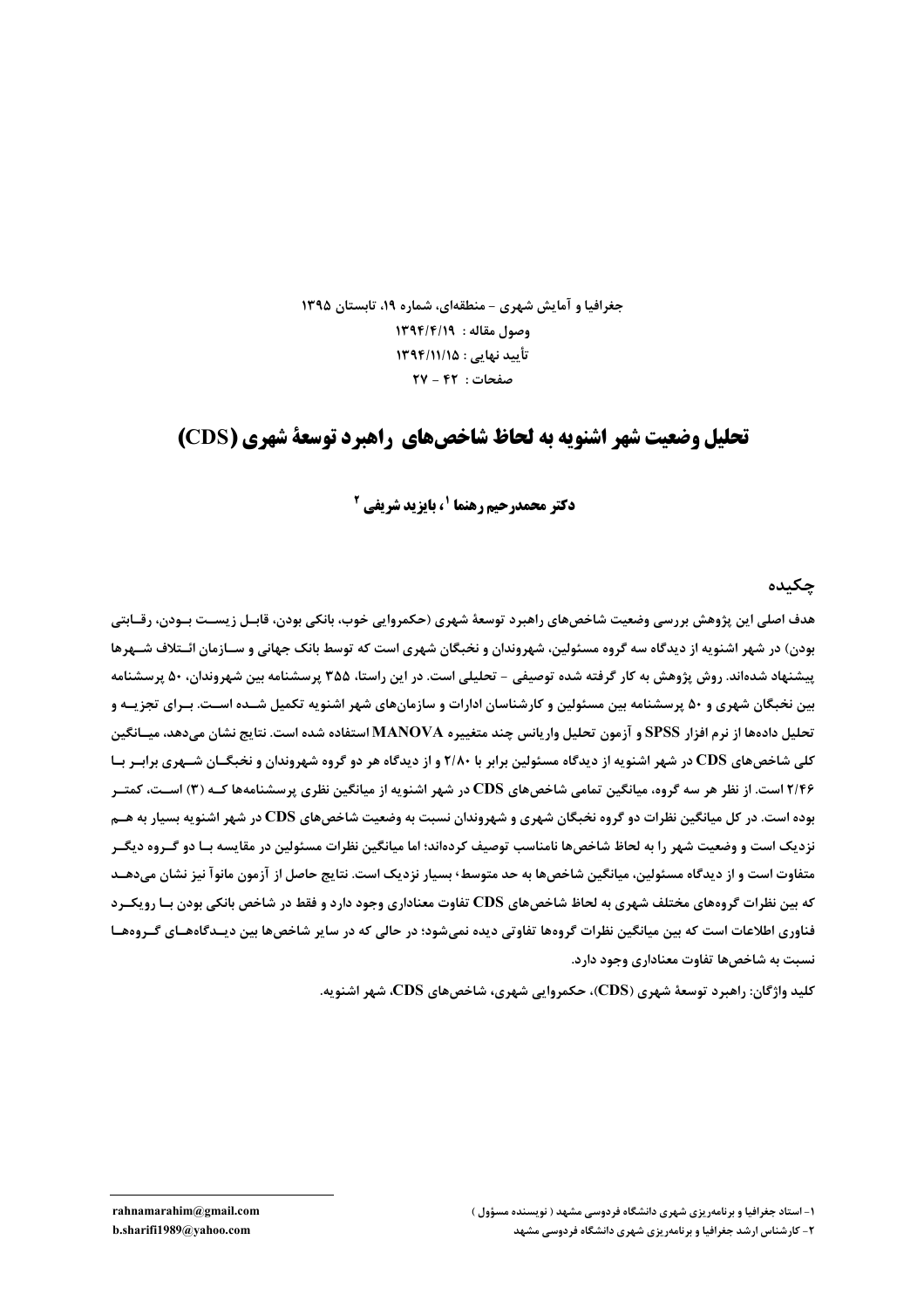اهداف پیش بینے شده در آنهـا بسـیار نـاچیز اسـت؛ بنابراین، گذار از الگوی برنامههـای جـامع شـهری بـه سمت برنامهریزی استراتژیک بـا توجـه بـه خاصـیت ترکیبی، انعطافپذیر بودن و پویایی آن در جهت حـل مسائل و مشکلات سازگاری با تحولات آینده ضـروری به نظر می رسـد (سـلیمی،۱۳۸۷: ۳). از طـرف دیگـر، هدف كلان توسعة استراتژيك، ايجـاد محـيط قابـل زندگی برای همه، همراه با عـدالت اجتمـاعی، کـارایی اقتصادی و پایداری زیست محیطی است و توسعهٔ استراتژیک در محدودههای زمین و مسکن شـهری، خدمات اجتماعی و زیر بنایی توسعهٔ اقتصادی و زیست محيطي به طور يكپارچه وارد مي شود (صرافي،١٣٧٩: ۶۸). در پاسخ به شرایط نامطمئن آینـده، ناکارآمـدی مدیریتی و کاهش کیفیت زندگی در شـهرها، از سـال ۱۹۹۹ رویکرد نـوینی در ادبیـات برنامـهریـزی تحـت عنــوان (اســتراتژي توسـعه شــهري ٰ) توسـط ســازمان (ائتلاف شهرها<sup>۲</sup>) به وجود آمد (Cities Alliance, 2007).

در واقع استراتژی توسعهٔ شهری بـا بهـرهگیـری از مدلهای برنامهریزی استراتژیک دامنـهٔ وسـیعی از مسائل مدیریتی، اجتماعی، اقتصادی، زیستمحیطے و کالبدی شـهرها در بـر مـی گیـرد. در ایـن طـرحهـا بـا محوریت مدیریت شهری و مشارکت ذینفعان شـهری، ابتدا چشمانداز شهر مشخص شده و سـپس اسـتراتژی موردنظر جهت دستيابي به چشمانداز و توسـعهٔ پايـدار شهر تدوین میشود. در نهایت ایـن اسـتراتژیهـا بـه برنامـههـای اجرایــی تبـدیل مــیشـوند. در حقیقـت استراتژی توسعهٔ شهری سند توسعهٔ شهر در تمام ابعاد شمر ده می شود (Phonm penh, 2005:1).

بحث اصلی در طرح استراتژی توسعهٔ شهری ایـن است که مداخلات استراتژیک اجتماعات عمومی مردم، بخش خصوصبی و جامعـهٔ مـدنی در وقـت و مکـان مناسب، مسير توسعة شهرها را تغييـر دهنـد. حـال چنانچه سیاستهای ملے در خصوص شهرسازی، چارچوبی برای استراتژیهای محلی تعیین کند، انتظار

مقدمه

شهر بـه عنــوان واقعيتــى جغرافيــايى، اقتصـادى، سیاسی و جامعـهشـناختی، در هـر دورهای از رشـد و تحول خود از هر کدام از این عوامل تأثیر پذیرفته و بر هر كدام از آنها تأثير گذاشته است. پيچيدگي هر يـك از این عوامل خود موجد پیچیدگی شهر به عنوان تبلور فضایی آنها بوده است. مطمئنـاً سـازمان دادن و نظـم بخشیدن به شهر و چگونگی رشد و تحول آن نیازمنـد موضـوع شناسـی شـهر و مسـائل شـهری و سـپس برنامه ریزی برای آن است (پوراحمد و همکاران،۱۳۸۵: ۱۶۷). شهرهای کشورهای در حـال توسـعه از منظـر برنامهریزی شهری، با شرایط نامطلوبی مواجـهانـد؛ بـه گونهای که پیتر هال چشم انداز آن را با طرح سـؤالی؛ چنين توصيف مے *ک*ند که «آيا در شهرهاي جهـان در حال توسعه می توان به رهیافتهایی از برنامـهریـزی شهری دست یافت و از طریـق آن امیـد بـه افـزایش درآمـد و بهبـود شـرايط محيطـى همـه شـهروندان داشت؟» (2:2004 hall). از منظر کارشناســان شــهری سازمان ملل متحد، برنامهریزی شـهری کشـورهای در حال توسعه مشخصههای مشترکی دارند که مهمتـرین آنها عبارت از: بلندپروازانه و غير واقعـي بــودن و عــدم ملاحظهٔ امکانات واقعی اجرایی، فقدان نظـام قـانونی و ساختار سازمانی منسجم، کمبود منابع مالی و نارسایی مهارتها و دانـش فنـی، عـدم مشـارکت شـهروندان، چالشهای کاربری زمینهای شهری شـامل گسـترش بازار غیرقانونی زمین و مستغلات، ناتوانی دولـتهـا در نظـارت بـر اراضـی، فقـدان معیارهـا و اسـتانداردهای مناسب کاربری مسکونی، انعطافناپذیری و ناسازگاری طرحهای کنونی شـهرها از جملـه طـرح جـامع اسـت (gunder, 2007:39). برنامههای موجود در ایران برای شهرها، که در قالب طرحهای جامع و تفصیلی مطـرح هستند، چون بیشتر کالبدی، ایستا و سنتی بوده و در تدوين آنها ابعاد اجتماعي، اقتصادي و مديريتي لحـاظ نشده است؛ پاسخگوی نیازهای فعلی شهرها نیستند و چون در عمل غیر قابل انعطـاف، طـولانی مـدت و در نهایت قابلیت اجرایی چندانی ندارنـد و میـزان تحقـق

<sup>1-</sup> City Development Strategy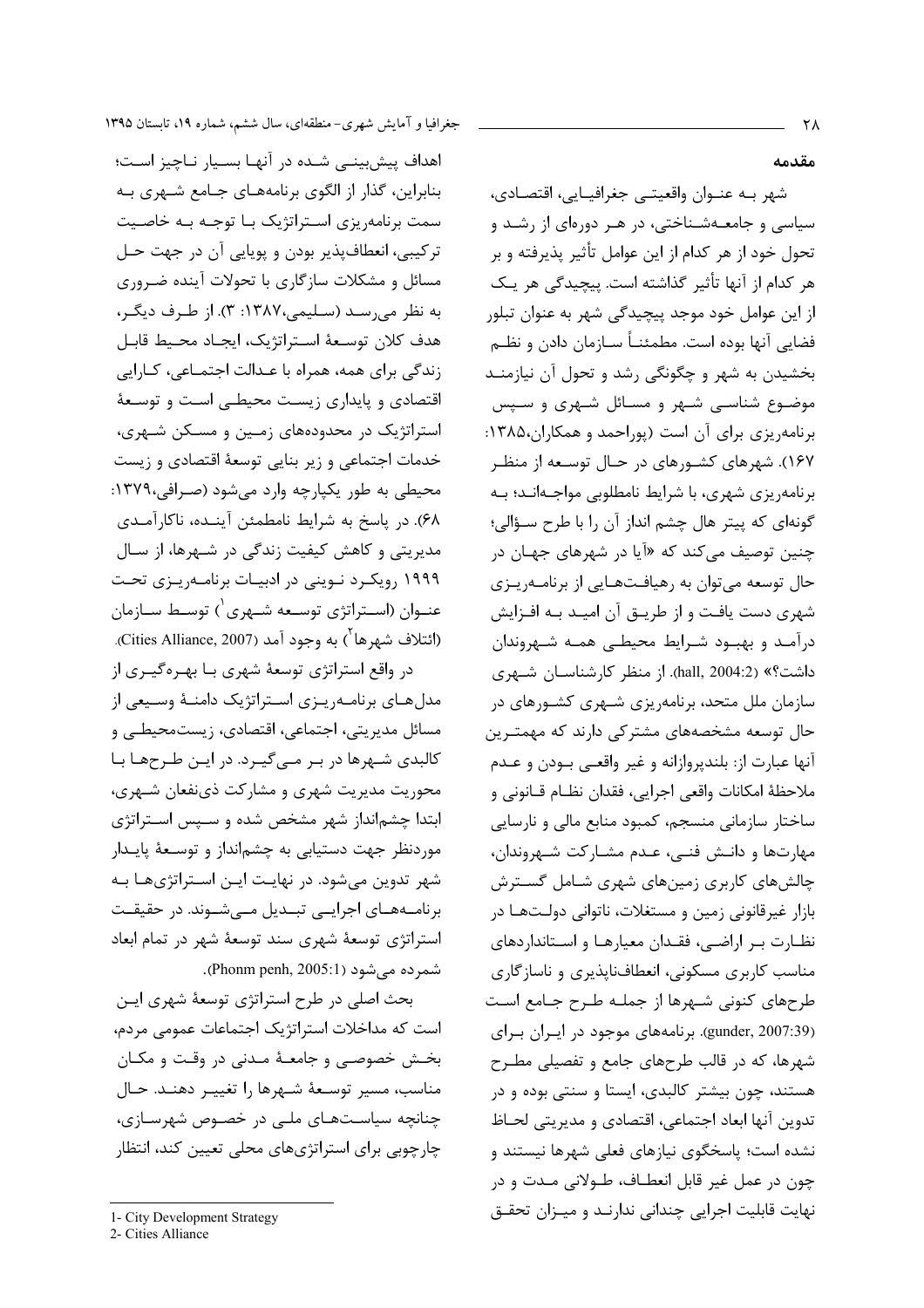انجام میدهد و چرایی انجام آن را شکل میدهـد. ایـن نیاز تلاشی وسیع و در عین حال جمعآوری اطلاعـات مؤثر، توسعه و جستجوی جـایگزینهـای اسـتراتژیک و یک تأکید بر استنباط آینـده از شـرایط موجـود اسـت (Bryson,1995). در طــول دهــهٔ ۱۹۸۰ اصــلهــای برنامهریزی استراتژیک به زمینههای توسعهٔ اجتمـاعی کشیده شد؛ برای نمونه، این برنامهریزی شامل سنجش روندهای اصلی موجود در جامعه، ارزیابی استراتژیهای مختلف توسعه و گسترش طرحهای اجرایی برای رسیدن به اهـداف مــی شــود. برنامــه یــزی اســتراتژیک فرایندی است که منجر بـه تولیـد ابتکـارات بهـرهوران خصوصــی و عمــومی کــه در جســتجوی همکــاری و اشتراک مساعی برای توسعهٔ شـهر هسـتند، مـیشـود .(Steinberg,  $2002$ )

استراتژی توسعهٔ شهری به عنوان جدیدترین رویک رد در برنامه پیزی استراتژیک، فرآیند تهیئه چشمانداز بلندمدت از آیندهٔ شهر است که بر اساس آن برنامههای اجرایی` تهیه میشوند. تمرکز CDS بر روی تقويت اقتصـاد رقابـتپـذير اسـت؛ امـا در عـين حـال جنبههای زیستمحیطی، مالی، زیرساختهای سـاختار شهری و کـاهش فقـر را نيـز پوشـش مـى دهـد. CDS فرایند مشارکتی است که همـه ذینفعـان و بهـرهوران شهری از همه اجزای جامعه را در بر مـی گیـرد ( CDS in China a manual,2004:1). استراتژى توسعهٔ شهری، یک ابزار جدید برای کمک به توسعه و برای پاسخ به تغییرات جزر و مدی فراگیر جهانی و تسکین فقر شهري وتوسعة اقتصاد محلي است. CDS، مشارکت ترکیبی همهٔ اجزای تأثیرگذار در جامعه برای رسيدن به چشمانداز بلندمدت يكيارچهٔ شـهر، تثبيـت یـک اسـتراتژی رشـد، بـه توافـق رسـیدن در مـورد اولویتهای مشکلات اداری و شناسایی طرحهای اجرایی کوتاه مدت است (The world bank, 2002:9). اهـداف CDS شـامل: اسـتراتژى دورنمـاى يكپارچـهٔ شـهري، بهبـود حكومـت و مـديريت شـهري، افـزايش سه مایهگذاری و کاهش سیستماتیک و مـداوم فقـر

تحليل وضعيت شهر اشنويه به لحاظ شاخصهاى راهبرد ....

می رود که تغییرات سریعتر و عمیق تر باشـند. در یـک محیط اقتصادی نامطمئن و رقابتی، شهرهای در حـال توسعه نیاز به نظمی فراگیر برای بهـرهوری بیشـتر در استفاده از منابع مالی محدود و منـابع انسـانی بـرای دستیابی به اهداف دارند. سرمایههای موجود برای هـر شهری بسیار انعطاف پذیر و فرار هسـتند و صـرفأ بـه سوی شهرهایی سرازیر میشوند که پتانسیل و آیندهٔ شهری منطقی خود را به خوبی نشان دهـد (کـاردار و همکاران،۱۳۸۸: ۱۸۵). با توجه به مسائل و مشـکلات موجود و نیز عدم کارآیی طرحهای گذشته و حال کـه برای توسعهٔ شهر اشنویه تهیه شدهاند؛ بـرای مثـال در ارزیابی طرح هادی سال ۱۳۷۳ کـه افـق طـرح سـال ۱۳۸۳ بوده است؛ جمعیت شـهر را در افـق طـرح ۳۸۰۰۰ نفر پیشبینی کرده است. در صورتی که جمعیت شهر در سرشماری سال ۱۳۸۵ جمعیتی برابر ۳۰۶۳۲ نفر داشته و ۷۳۶۸ نفر از رقم پیشبینی کمتـر است که ۳۱/۲۶ درصد جمعیت سال ۱۳۸۵ را شامل می شود و همچنین در طرح جـامع سـال ۱۳۹۰ هـیچ توجهی به مشارکت شـهروندان در برنامـههـای توسـعهٔ شهری نشده است که در ایـن جهـت، راهبـرد توسـعهٔ شهري بهترين برنامهاي است كه مي تواند بــا رويكــردي مشارکتی به توسعهٔ شهری نگاه کند و شهر را به سـوی چشماندازهای مـورد توافـق همـهٔ گـروههـای شـهری، هدایت کند.

### مبانی نظری

یکے از پیامــدهای تفکــر سیســتمی، ظهــور برنامه ریزی استراتژیک در آمریکا بود. این شیوهٔ برنامهریزی با استفاده از دیدگاه برنامهریـزی سیسـتمی و نيز مديريت و تصـميم گيـري سـازماني اوج گرفـت و تحت عنوان الگوی جدید (برنامه, یزی استراتژیک) ابتدا در بخـــش خصوصـــی رواج پیـــدا کـــرد و ســـپس در برنامه ریزی عمومی مورد استقبال قرار گرفت (مـرادی مسيحي،١٣٨۴: ۵۸). برايسون معتقد است؛ برنامه ريزي استراتژیک تلاش منظمی برای تولید تصمیمات اساسی و فعالیتهایی است که آنچه را یک سازمان دارد، آنچـه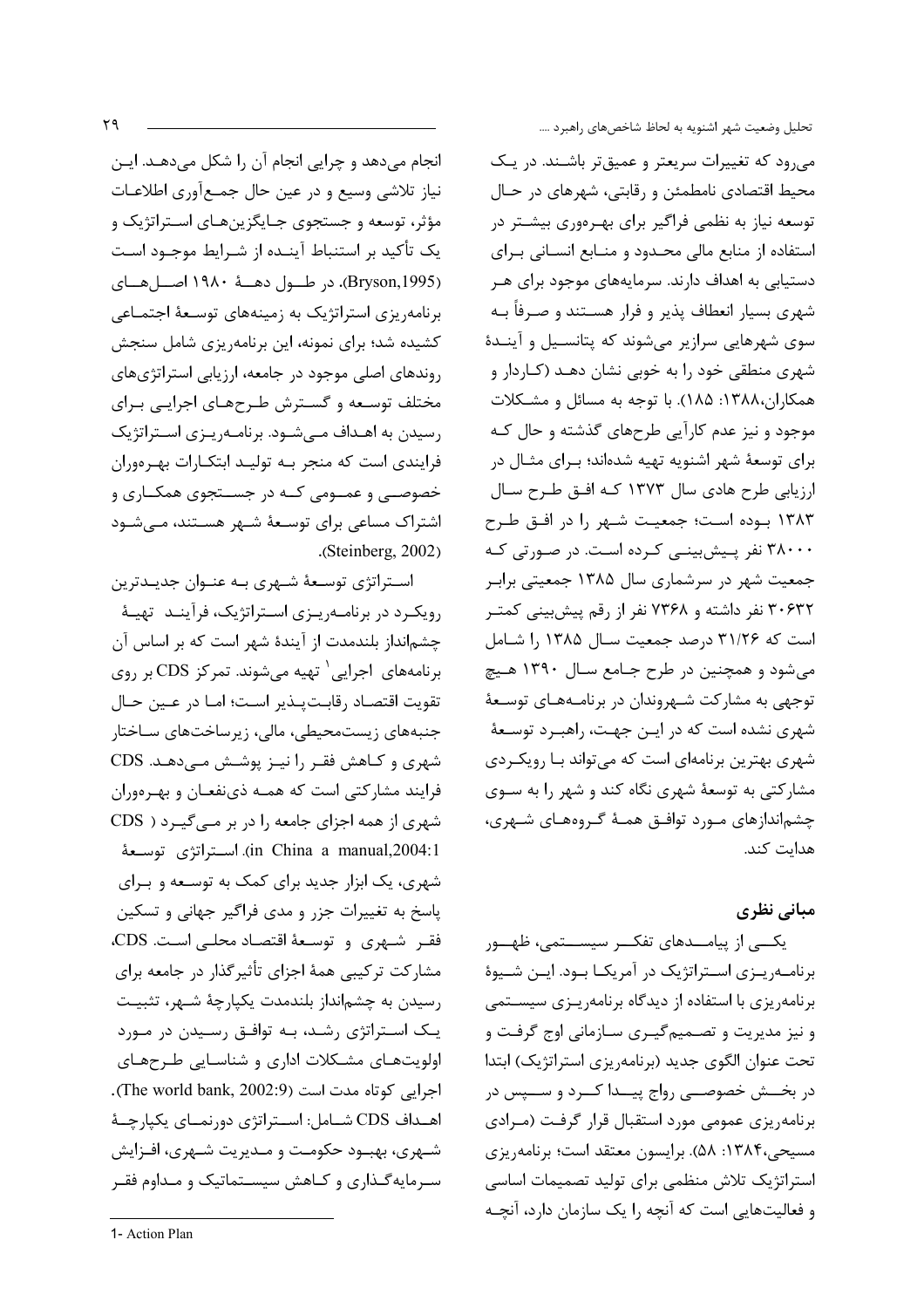شهری است. بیشترین اهمیت این رویکرد این است که به عنوان یک استراتژی گستردهٔ شهری، شهر را بـه عنوان (موتور توسعهٔ اقتصادی) در نظـر مــی گیــرد و در كاهش فقر، رشد اقتصادي محلـى و بهبــود حكمروانــى تأثير مستقيمي دارد. رويكرد واقعي CDS بــا توجــه بــه شرایط ملی و محلی متغییر است، که در شرایط محلی؛ بیشتر استراتژیهای توسعهٔ شهری بـه عنـوان یـک فراينــد مشــاركتي، ســه هــدف اصــلي بهبــود مــديريت شهری، رشد اقتصادی و کـاهش فقـر شـهری را دنبـال می کند (اشرفی،۱۳۸۸: ۱۷۱).

از نظر سازمان ائـتلاف شـهرها، اسـتراتژى توسـعهٔ شــهري عمــدتاً بــر پــنج موضــوع زيــر بيشــتر متمركــز هستند:

- امرار معاش ٰ؛ مانند ایجاد فرصتهای شغلی، توسعهٔ بازر گانی و افزایش منابع درآمدی خانوارها.
- پایداری زیست محیطی و نحـوهٔ کـارآیی و کیفیـت جريان انرژي در شهر.
	- فرم فضایی و زیرساختهای مرتبط آن.
		- منابع مالي
- حكمروايي (Cities Alliance, 2006: 27). استراتژی توسعهٔ شهری، برای پایداری توسعهٔ شـهرها، بر اساس چهار اصل کلی بنیانگذاری شـده اسـت کـه

عبارتند از: قابلیت زندگی، رقابتپذیری، بانکپذیری، مديريت و حاكميت خوب شهري.

### مديريت و حاكميت خوب شهري

یکی از مباحث بسیار مهم و در عـین حـال جدیـد که از دههٔ ۱۹۸۰ به بعد در ادبیات توسعه مطرح شـده، موضوع حکمرانی خوب است. این مسئله بـویژه در در کشــورهای در حــال توســعه در راســتای اســتقرار و نهادینهسازی جامعهٔ مدنی از جایگاه ویـژهای برخـوردار است. موضوع حکمرانی خــوب بــا هــدف دســتيابي بــه توسعهٔ انسانی پایدار مطرح شده کـه در آن بـر کـاهش فقر، ايجـاد اشـتغال و رفـاه پايـدار، حفاظـت و تجديـد

حیـات محـیط زیسـت و رشـد و توسـعهٔ زنـان تأکیـد می شود. همچنین حکمرانی خوب شامل طیف وسیعی از سـاخت مفـاهيمى ماننــد توســعة پايــدار، توســعة روستایی و شهری و پیشرفت اقتصادی و اجتمـاعی بـا رویکرد مشارکتی و شفافیت و به مـوازات ویژگـی هـای غالـــب اســـتراتژیهـــای اجرایـــی خـــطمشـــی و برنامهریزیهاست (شریفزاده و همکاران، ۱۳۸۲: ۹۵). استراتژی توسعهٔ شهری معتقد است که حکمرانبی خوب شـهری یـک عامـل کلیـدی بـرای رشـد شـهر و توسـعهٔ آن اسـت؛ بـر همـين اسـاس، ايـن رويكـرد

موضوعاتی مانند تمرکززدایی، قـدرت مـالی شـهرداری، محـــيط زيســـت، شـــفافيت و پاســـخگويى، فقـــر، حاشیهنشینی و مـدیریت شـهری را مـورد توجـه قـرار City Development Strategy Hyderabad, ) می دهد  $. (2004:1)$ 

مراكز علمي گونـاگون معيارهـا و شـاخصهـاي متنـوعی را بـرای سـنجش حاکمیـت خـوب معرفـی کردهاند که پذیرفتهترین این شـاخصهـا کـه در ایـن پژوهش نیز مورد استفاده قرار گرفته است، شاخصهایی است که توسط بانک جهـانی ایـن گونـه معرفی شدهاند: ١. مديريت بخش عمومي ۲. ياسخگويې ۳. چارچوب قانونی برای توسعه

۴. شفافيت و اطلاعات (اسدى،١٣٨٨: ٧٢).

### بانکیذیری

بانکپذیری در ارتباط نزدیکی با رقابتپذیری شهر قرار دارد. به عبارتی، شـهرهای رقابـتپـذیر شـهرهایی هستند که بانک یذیر نیز باشـند؛ یعنـی دارای سیسـتم مالی شـهری کارآمـد در اسـتفاده از منـابع درآمـدی و هزینهای خود هستند. ایجاد سایتهـای اطـلاِع٫سـانی اينترنتي و تهيهٔ بانـكـهـاي اطلاعـاتي آنلايــن و بـويژه بانک اطلاعات شهری، در جهت شفافیت بخشـیدن بـه تمامي تصـميمات و عرضـهٔ بـدون واسـطهٔ اطلاعـات و همچنین شناساندن مزیتهای شـهر در جهـت جـذب

<sup>1-</sup>Livelihood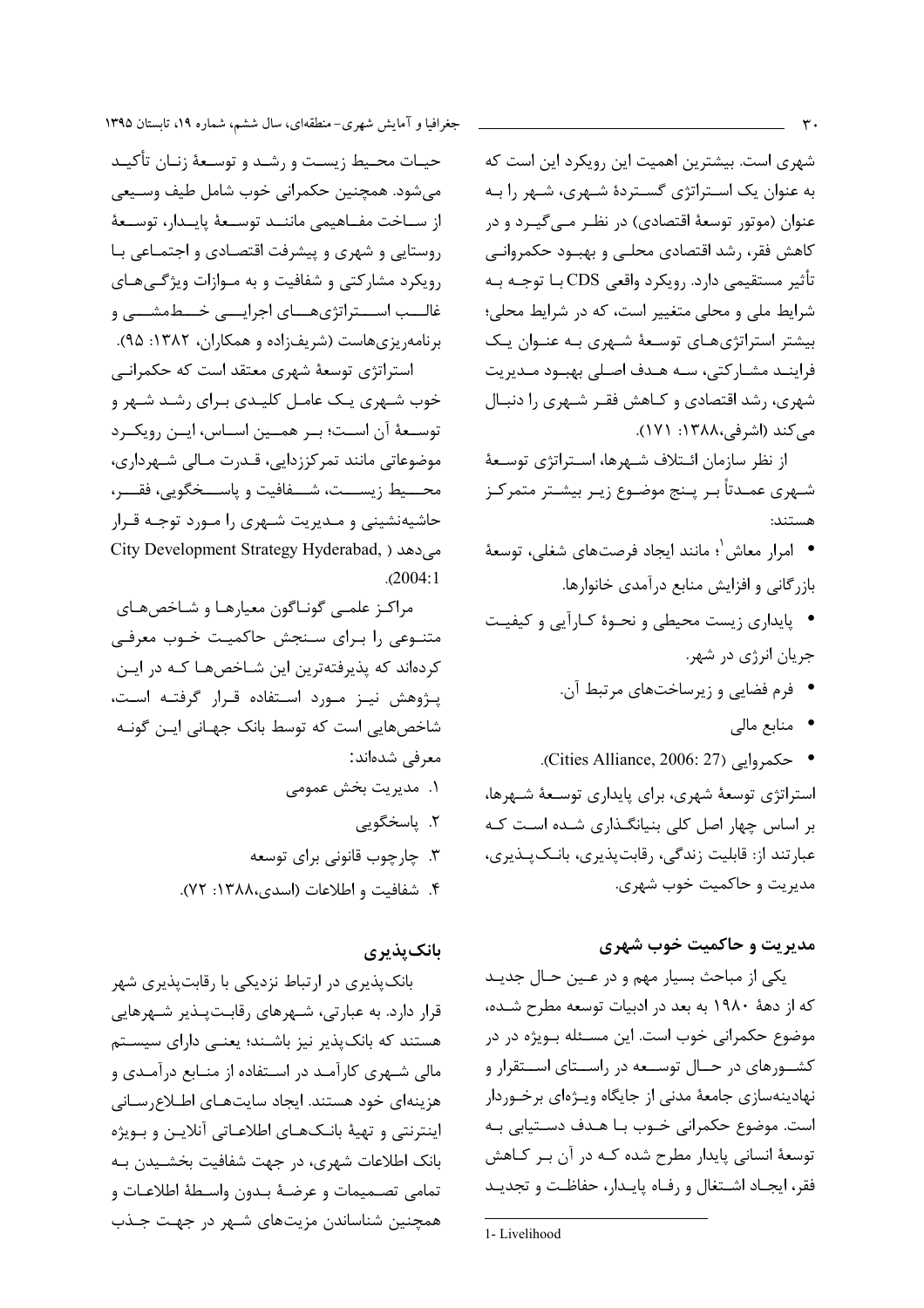منطقه، محلـه، بخـش و...) اسـت كـه هـم متكـبي بـه شاخصهای ذهنی یا کیفی و هم متکی به شاخصهای عینی یا کمّی است. با توجه با تعاریف متعـدد در مـورد کیفیت زندگی شهری و همچنین اذعان به عدم وجـود اجماع نظر در مـورد تعریـف آن، مـیتـوان گفـت کـه کیفیت زنـدگی شـهری واژهای بسـیار تفسـیرپذیر و ابهامآور است و بنا به حوزهٔ کاربرد و نـوع مطالعـه فـرق مے کنــد (کــوکبی،۱۳۸۶: ۸۰). معیارهــای ســنجش کیفیت زندگی شهری، به طور کلی عبارتند از: امنیت، سلامت، حقوق بشر، آسایش و رفاه اجتماعی. مقــولاتی همچــون آزادي، عــدالت اجتمــاعي، تعــادل زيســت محیطی، رشد اقتصادی و مردم سالاری، ابـزار ضـروری در نیل به ویژگیهای کیفیت شـهری و در حقیقت بسترساز آن است (صرافی، ۱۳۸۰: ۲۴). در واقع شهری قابل زندگی است که در آن همه ساکنین از فرصتهای یکسان برای مشارکت و بهرهمندی از زندگی اقتصادی و سیاسی آن برخوردار باشند. شهری قابل زندگی است که فضای آن را انسانهای یویا در وجوه مادی و معنوی و همبسته با یکدیگر و طبیعت بپرورانند. یکی از نتـایج توجه به مفهوم کیفیت زندگی در برنامهریزی توسـعه و عمران، در نظر گرفتن نتـایج و آثـار کیفـی توسـعه بـر روان و حیات معنوی انسانهاست که در گذشته کمتر به آن توجه می شد (خلیل آبادی، ۱۳۹۰: ۷۶).

**رقابت پذیری** 

جهـاني شـدن و پيشـرفت در فنـاوري اطلاعـات، ساختار رقابت بين شهرها را تغييـر داده اسـت. مفهـوم رقابت به طور معنیداری در دو دههٔ گذشته رشد کرده است و در حال حاضر وضعیت شهرها، مناطق و ملتها برای ارزیابی، بهبود و ترویج شکلهای رقابتی خــود در رقابت با دیگر مکانها بهبود یافتـه اسـت. حصـول بـه موقعیت بالا در نظام سلسله مراتب شـهری بـه منزلـهٔ دستيابي به هـدف اصـلي اسـت (Metaxas, 2010:5). شهرهای رقابتی شهرهایی هستند که اقتصـاد قـوی بـا رشد اشتغال، درآمد و سرمایه گذاری همه جانبه دارنـد. در شهرهای رقابتی تولیـد، سـرمایهگـذاری، اشـتغال و

تحليل وضعيت شهر اشنويه به لحاظ شاخصهاى راهبرد ....

سرمایههای مالی و انسانی، کمک زیـادی بـه افـزایش توان بانک پذیری شهرها خواهد کرد. هم اکنون در اکثر كشورهاي ييشرفته، بانكها خـدمات آنلايـن بـانكي را جهت مشتريان خود از طريق اينترنت فراهم آوردهانـد. مشتریان بدون نیاز به حضور در بانـک، غالـب کارهـای بانکی خود را با اتصال به Home Page ویژهٔ بانـکـهـا و بـا اسـتفاده از رمـز مخصـوص خـود انجـام مـىدهنـد (بهزادفر، ۱۳۸۲: ۲۰). تجارت الکترونیک انجام شـده در سال ۱۹۹۸ از طریق اینترنت حـدود ۴۰ میلیـارد دلار بوده که این رقم در پایان سـال ۲۰۰۰ بـه مبلغـی در حـدود ۱۱۰ میلیـارد دلار رسـیده اسـت. آمـار مـذکور ضرورت و جایگاه بانکداری الکترونیکی در تجارت نوین بیان میدارد (کهزادی،۱۳۷۹: ۸۰). بانکی بودن را می توان از دو رویکرد متفاوت مورد بررسی قـرار داد: بُعـد اول از نظر رشد فناوری و پیشرفت تکنولوژی ارتباطات که باعث تسهیل در امر تجارت و گردش مالی در سطح جهان شده است که این امر به پایداری شهرها کمک شایانی خواهد کرد. بُعد دوم از لحـاظ سیسـتم مالیـهٔ شهری مورد بررسی قرار می گیرد. اصولاً شهرها بـرای داشتن یک توسعهٔ پایدار باید از درآمدهای پایدار نیـز برخوردار باشند (رهنما و همکاران، ۱۳۹۱: ۱۱۱).

### قابلىت زندگے ِ

یکــی از رویکردهــای نــوین در زمینــهٔ اصــلاح و گسترش مفهوم توسعه، مطـرح شـدن مفهـوم كيفيـت زندگی و دخالت دادن شاخصهـای اجتمـاعی و کیفـی در اهداف توسعه و عمـران شـهري و منطقـهاي اسـت. به کارگیری این مفهـوم در واقـع واکنشـی اسـت علیـه توسعهٔ یک بُعـدی اقتصـادی در سـطح ملـی و توسـعهٔ صـرفاً کالبـدی در مقیـاس شـهری و تلاشـی اسـت در جهت دستیابی به معیارهای جامعتر و چنـد بُعـدی در عرصـهٔ برنامــهريـزي (مهـديزاده،۱۳۸۵؛ ۴۶). يكـي از معيارهـاي سـنجش قابليـت زنـدگي، كيفيـت زنـدگي شهروندان است. اصولاً، کیفیت زندگی، واژهای پیچیده، چند بُعـدی و کیفـی در رابطـه بـا شـرایط و وضـعیت جمعیت، در یک مقیاس جغرافیایی خاص (شهر،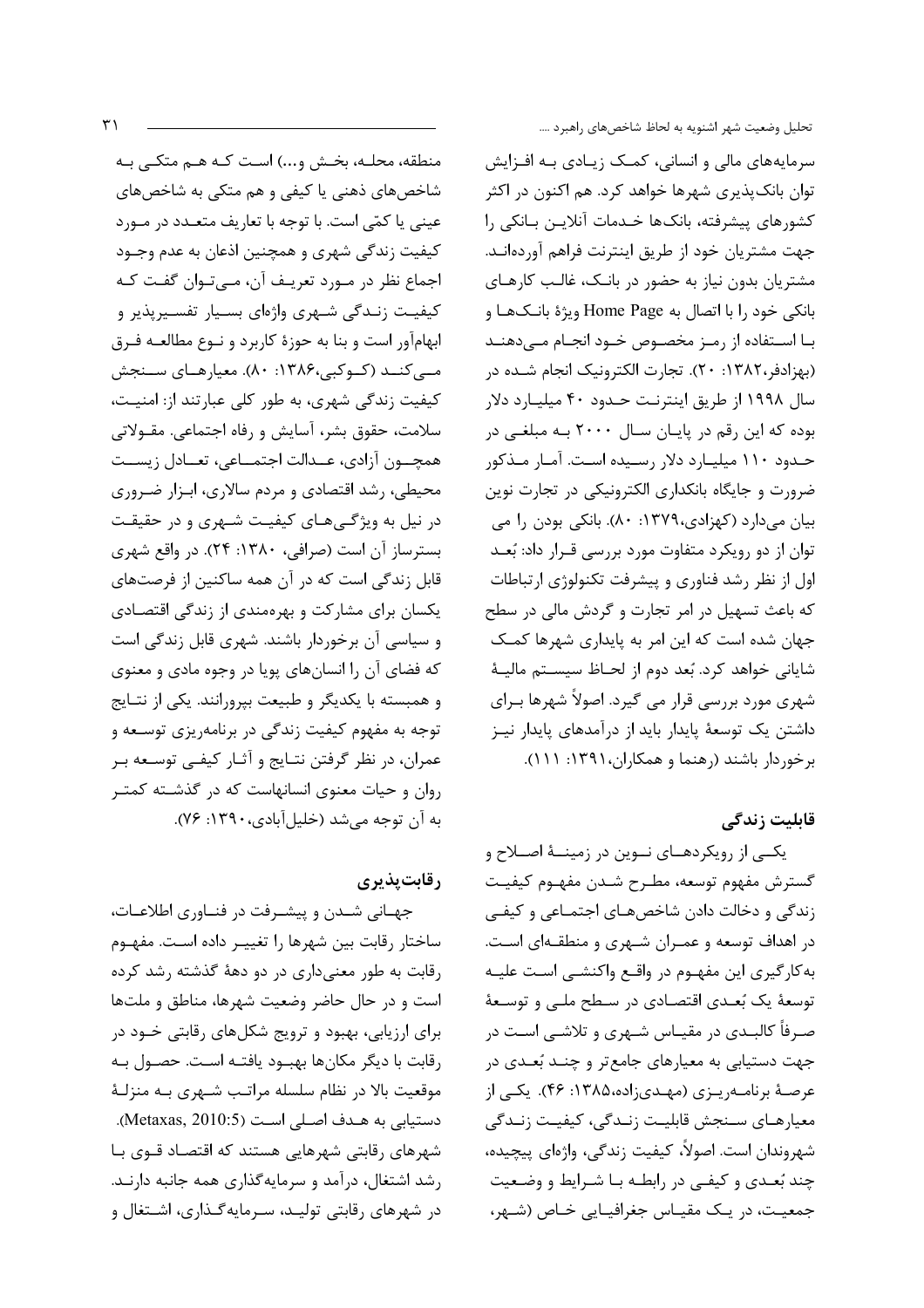تجارت به شکل یویا و در ارتباط بـا فرصـتهـای بـازار شــکل مــیگیــرد (رهنمــا،۱۳۸۸: ۵). یکــی از اجــزای کلیدی در مطالعات و تحلیلهای CDS، تحلیـل تـوان رقابت اقتصـادي شــهر در سـطوح بــين|لمللــي، ملــي و منطقهای است. به عبارت دیگر، تدوین راهب رد توسـعهٔ شهر و متعاقباً تدوين برنامـهٔ اجرايـي، مســتلزم تعيــين مزيت رقـابتي شـهرها اسـت. از ايـن٫و، تحليـل بسـتر اقتصادی شهر به منظور ارزیابی قوتها و ضعفهای آن در مقایســه بــا شــهرهای منطقــه و کشــور بــا هــدف شناسایی گوشههایی است که شهر در آن مزیت رقابتی داشته و قادر خواهد بود برای ارائه محصولات و خدمات خود بازار فراهم نماید (گلک)ر،۱۳۸۳: ۴۶). یک CDS باید مزایای قابل مقایسه یک شهر را مورد ارزیابی قـرار دهد (که عبارت است از درجهٔ رقابتی بودن یک خوشـهٔ كوچك اقتصادي ويـژه، ماننـد يـك مجتمـع خودكـار؛ چگونه در مقابل یک گروه مشابه در یک شـهر رقـابتی عمل می کند؟)؛ اما اطلاعات اقتصـاد شـهری محـدودی در دسترس است که بویژه در مورد بخشهای رسمی و غیر رسمی شهرهای در حال توسعه و شهرهای کوچک که مرزهایشان با مرزهای شـهری یـا اسـتانی مطابقـت ندارد، بارزتر است. همچنین ایـن اطلاعـات بیشـتر بـه صورت سنتی سازماندهی می شوند. یک CDS بایـد تـا حد خاصی بر روی خوشههای کوچک و مهم اقتصـادی در ارزیابی های خود از رقابت پذیری شهرها تمرکز کنــد (ضرابي و همكاران، ١٣٨٩: ۵٨).

#### ييشينة تحقيق

صرف نظر از بررسیها و مطالعات موردی سـازمان ائتلاف شهرها، مركز سكونتگاههاي انساني سازمان ملل متحد و بانک جهانی در سـطح بـین المللـی در زمینـهٔ CDS تحقيقات متعـددي ,ا انجـام دادهانـد. متأسـفانه تاکنون در حوزهٔ شهرهای ایران به غیر از تـألیف چنــد مقاله و پایان نامه، پژوهشهای علمی چنـدانی صـورت نگرفته است. تاریخچهٔ رسمی CDS در ایـران بـه سـال ۱۳۸۶ بر می شود که همسو با اهـداف سـازمان ائـتلاف شهرها؛ يعني انتقال دانش بـين كشـورهاي مختلـف و

بهرهمندی از تجـارب موفـق کشـورها اسـت. پیشـنهاد پرداخت وام از سوی بانک جهانی بـه ایـران منـوط بـه تدوین و استفاده از CDS مطـرح شـد و بـدین منظـور شهرهای بندرانزلی، شاهرود و قزوین از طریق این بانک انتخاب شدند. از سوی دیگر، وزارت مسکن و شهرسازی براساس طرحی مشترک با بانک جهانی در حال بررسی و امکـانسـنجى نهادينـه كـردن CDS در فراينـد برنامه ریبزی شبهری ایبران است ( .Cities Alliance  $. (2004)$ 

در زمینهٔ برنامهٔ راهبرد توسـعه شـهري CDS در قالب مقاله و پایان نامهنیز می توان بهموارد زیر اشاره کرد:

تقــوايي و همكــاران (١٣٨۵) در مقالــهاي تحــت عنوان «تحلیلی بر برنامهریزی راهب د توسـعهٔ شـهری (CDS)»، به این نتیجه رسیدهاند کـه بـه دلیـل عـدم کارایی طرحهـای جـامع و تفصـیلی و نیـز در راسـتای بازدهی مطلوبتر برنامهها، استفاده از برنامهریزی توسعهٔ راهبرد شهری کارآیی بیشتری خواهـد داشـت. اشـرفی (۱۳۸۸) در مقالــــهٔ «CDS رویکـــــردی جدیــــد در برنامهریزی شهری در رویکردی تحلیلی بـه بررسـی توصيف كلي راهبرد توسعهٔ شهري و نحـوهٔ اســتفاده از آن در برنامهریزی شهری و بررسی شاخصهای مـورد نظـر CDS و اهـداف آن پرداختـه اسـت. صـابری و همکـــاران (۱۳۹۱) در پـــژوهش «اولویـــتبنـــدی استراتژیهای توسعهٔ شـهری (CDS) شـهر اصـفهان»، شش استراتژی اصلی توسعهٔ شـهر اصـفهان را بـا ۳۸ استراتژی فرعـی بـه وسـیلهٔ مـدل AHP اولویـتنـدی کردهاند و در نهایت استراتژی اصلی عدالت فضایی با امتیاز ۰/۱۰۲ در اولویت اول قرار گرفته است. جعف ری (۱۳۸۹) در پایان نامهٔ کارشناسی ارشد خود به بررسی و تحلیل استراتژیهای توسعهٔ شهری چناران با رویکرد راهبرد توسعهٔ شهری (CDS) پرداخته است و بـه ایـن نتیجه رسیده که شهر چناران به لحاظ شـاخصهـای CDSدر بدترين حالت ممكن (موقعيت تـدافعي) قـرار دارد و در نهایت استراتژیهای مناسب جهت بهبود وضعيت شهر چناران ارائه شده است.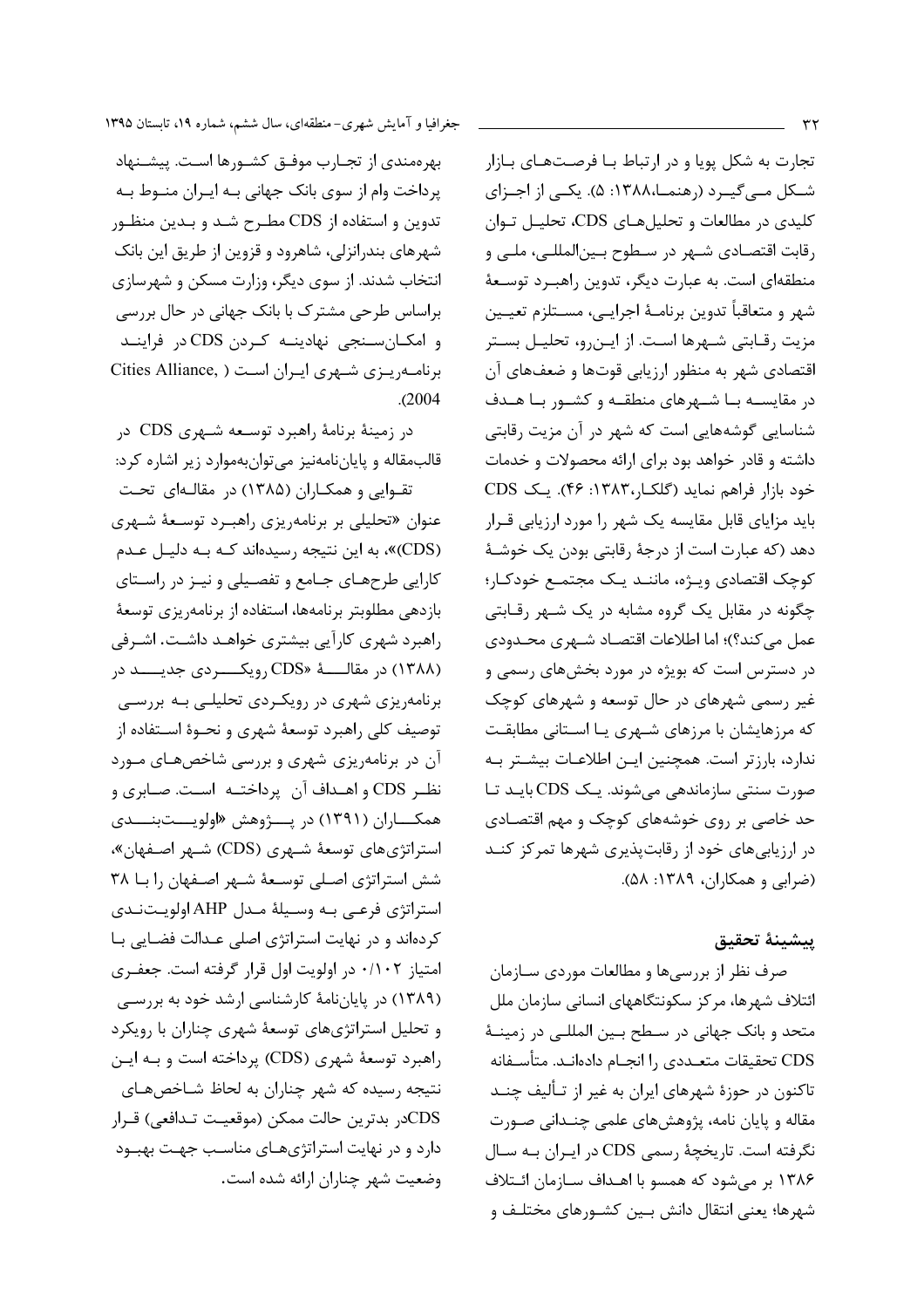تحليل وضعيت شهر اشنويه به لحاظ شاخصهاى راهبرد ....

## فرضيههاى تحقيق

در پژوهش حاضر وضعيت شهر اشـنويه بـه لحـاظ شاخصهای راهبرد توسـعهٔ شـهری (CDS) از دیـدگاه ســه گــروه مختلــف شــهري (مســئولين، شــهروندان، نخبگان) مورد تجزیه و تحلیل واقع شده است کـه در این راستا فرضیههای زیر مطرح می شود: ١- به نظر می رسد شهر اشنویه به لحاظ شاخص های راهبرد توسعهٔ شهري (CDS) در وضعیت مطلوبي قـرار ندا, د؟ ۲- به نظر می رسد بـین نظـرات گـروههـای مختلـف شهری به لحاظ شاخصهـای راهبـرد توسـعهٔ شـهری

(CDS) در شهر اشنویه تفاوت معناداری وجود ندارد؟

# روش تحقيق

روش پژوهش حاضر از نوع توصیفی - تحلیلی و با رویکردی کـاربردی اسـت. روش جمـع آوری اطلاعـات، استفاده از منابع کتابخانهای برای بخش مبـانی نظـری است و برای بررسی نمونهٔ موردی از تکنیک جمعآوری وتكميل پرسشنامه استفاده شده است. پرسشنامهها محقق ساخته بوده و از شاخص های بانک جهانی بـرای طراحی پرسشنامهها استفاده شده است. در این تحقیق سـه جامعـهٔ آمـاري (شـهروندان، مسـئولين، نخبگـان شــهري) وجــود دارد. در خصــوص مشــاركت دادن شهروندان در نتایج این آزمون نیز اقـدام بـه شناسـایی حجم نمونه گرديد، با توجــه بــه اينكــه جمعيــت شــهر اشنویه ۳۲۷۲۳ نفر است از فرمــول کــوکران<sup>۱</sup> اســتفاده شد که نتیجهٔ ۳۵۵ پرسشنامه است.

$$
n = \frac{\frac{t^2 pq}{d^2}}{1 + \frac{1}{N} \left(\frac{t^2 pq}{d^2} - 1\right)} = 355
$$

در این فرمول t سطح اطمینان مورد پـذیرش در علـوم انسانی میباشد که برابر ۱/۹۶ است. p نسبت موفقیت (وجود رابطه بين متغيرهـا) و q بيـانگر عـدم موفقيـت (عدم رابطه بين متغيرها) است. وقتـى كـه مقـدار آنهـا مشخص نباشد، مقـدار آنهـا برابـر ۰/۵ در نظـر گرفتـه می شود. در این فرمول سطح اطمینان برابر ۹۵ درصد و خطـای ۵ درصــد در نظــر گرفتــه شــده اســت (حافظ نیا، ۱۳۹۰: ۱۴۳). برای گروه مسئولین و نخبگان شهری هر کدام ۵۰ نفر انتخاب شده است کـه حـدود ۸۰ درصد مسئولین و نخبگان شهری را شامل می شود. روش نمونـهگیـری گـروه شـهروندان تصـادفی و گـروه مسئولين و نخبگان غير تصادفي است.

<sup>1-</sup> Chochran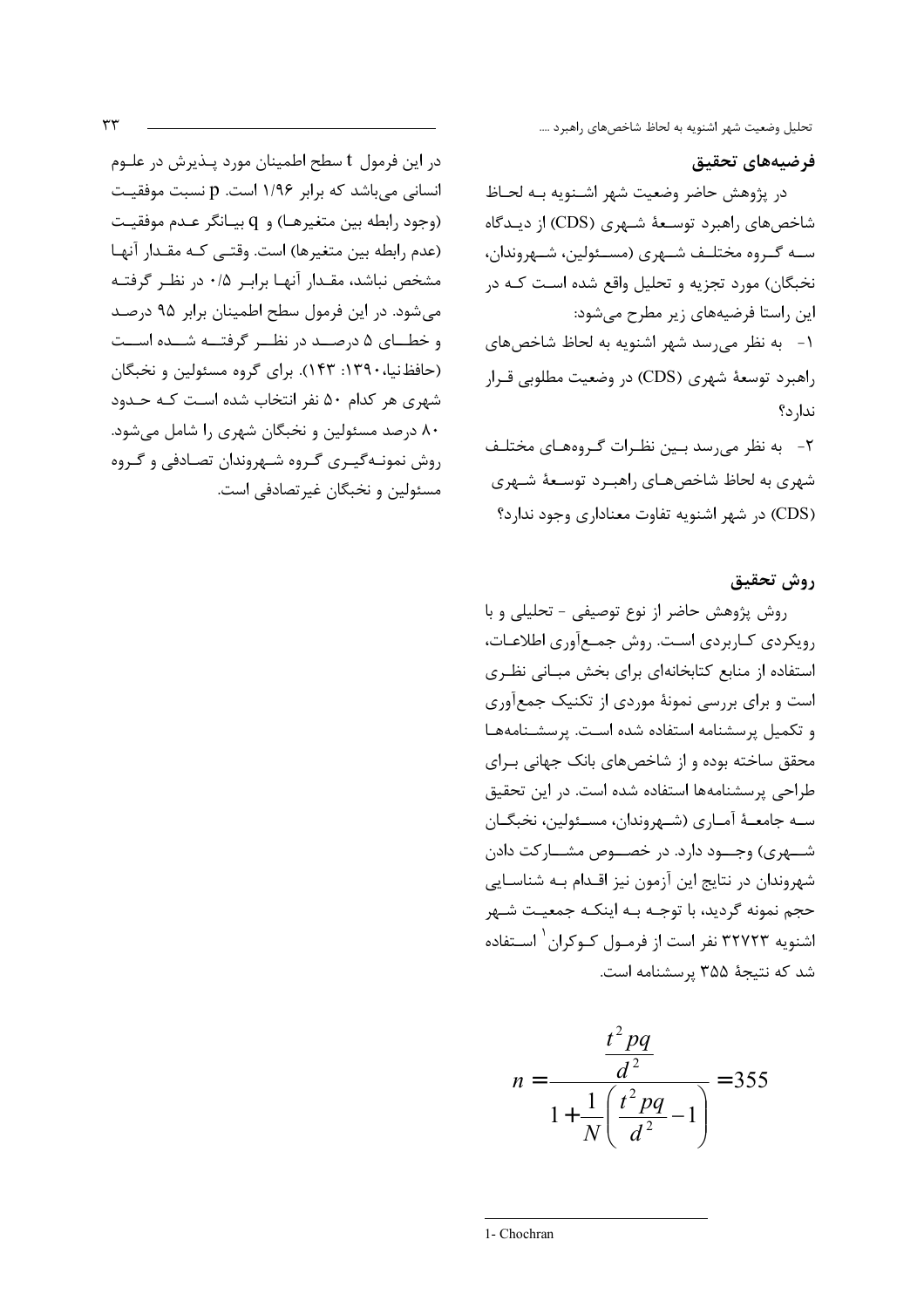|          | سطح تحصيلات (درصد)                      |              |              |                         | سن (درصد)                            |                | جنس (درصد)             |              |       | نوع       |          |
|----------|-----------------------------------------|--------------|--------------|-------------------------|--------------------------------------|----------------|------------------------|--------------|-------|-----------|----------|
| بالاتر   | كاردانى                                 | ديپلم        | ۵۰ به        | ۳۵ تا                   | ۲۰ تا                                | کمتر از        | زن                     | مرد          | حجم   | نمونهگيري | نمونهٔ   |
|          | ۹                                       | و کمتر       | بالا         | ۵۰                      | $\tau\Delta$                         | ٢.             |                        |              | نمونه |           | آماري    |
| كارشناسى | كارشناسى                                |              |              |                         |                                      |                |                        |              |       |           |          |
| ۲۴       | $\mathcal{X} \mathcal{Y} / \mathcal{Y}$ | $\Delta Y/1$ | $Y9/\lambda$ | ٣٢                      | ٢٠                                   | $\lambda/\tau$ | $\Delta\Delta/\lambda$ | FF/Y         | ۳۵۵   | تصادفى    | شهروندان |
| ۴٠       | ۶.                                      | $=$          | ٣۶           | $\Gamma \Lambda/\Delta$ | $Y\Delta/\Delta$                     | $\equiv$       | Y9/F                   | $V \cdot 19$ | ۵۰    | غير       | نخبگان   |
|          |                                         |              |              |                         |                                      |                |                        |              |       | تصادفى    | شهري     |
| Y9/9     | 55/1                                    | ٨            | ٣١           | f(f)                    | $\mathbf{Y} \mathbf{Y} / \mathbf{P}$ | $\equiv$       | ٣۵                     | ۶۵           | ۵۰    | غير       | مسئولين  |
|          |                                         |              |              |                         |                                      |                |                        |              |       | تصادفى    | شهري     |

جدول ۱ :مشخصات عمومی جامعه و نمونههای آماری تحقیق

دقیقه طول شرقی قرار گرفته است. شـهرهای نـالوس و پیرانشهر در جنوب، نقده در جنوب شرقی و ارومیــه در شمال شرقی اشنویه واقع شدهاند. کشـورهای ترکیـه و عراق در شمال و غرب این شهرستان قرار دارنـد. شـهر اشنویه، از سال ۱۳۳۲ بـه عنـوان یـک نقطـه شـهری شناخته شده است. ایـن شـهر کـه مهمتـرین کـانون جمعیتی شهرستان شمرده میشود، براسـاس آخـرین آمارهای موجود جمعیت شهر اشـنویه در سـال ۱۳۹۰ برابر با ۳۲۷۲۳ نفـر اسـت (مهندسـین مشـاور شـهر و بنيان، ١٣٩٠).

برای تجزیه و تحلیل دادهها و بررسی شاخصهـای راهبرد توسعهٔ شهری (CDS) در شـهر اشـنویه از نـرم افزار SPSS و آزمـون تحليـل واريــانس چنـد متغييـره (MANOVA) استفاده شده است.

محدودة مورد مطالعه

شهر اشنویه به عنوان مرکز شهرستان اشنویه مشتمل بر ٢ دهستان ( اشنويه شمالى - دشت بيل) در ٧٢ كيلومتري مركز استان يعنى شهر اروميـه قـرار گرفتـه است. از نظر مختصات جغرافیـایی، ایــن شــهر بـر روی مدار ۳۷ درجه و ۳ دقیقه عرض شمالی و ۴۵ درجه و ۷



شكل <mark>۱ :موقعيت جغرافيايي شهر اشنويه.</mark> منبع: نگارندگان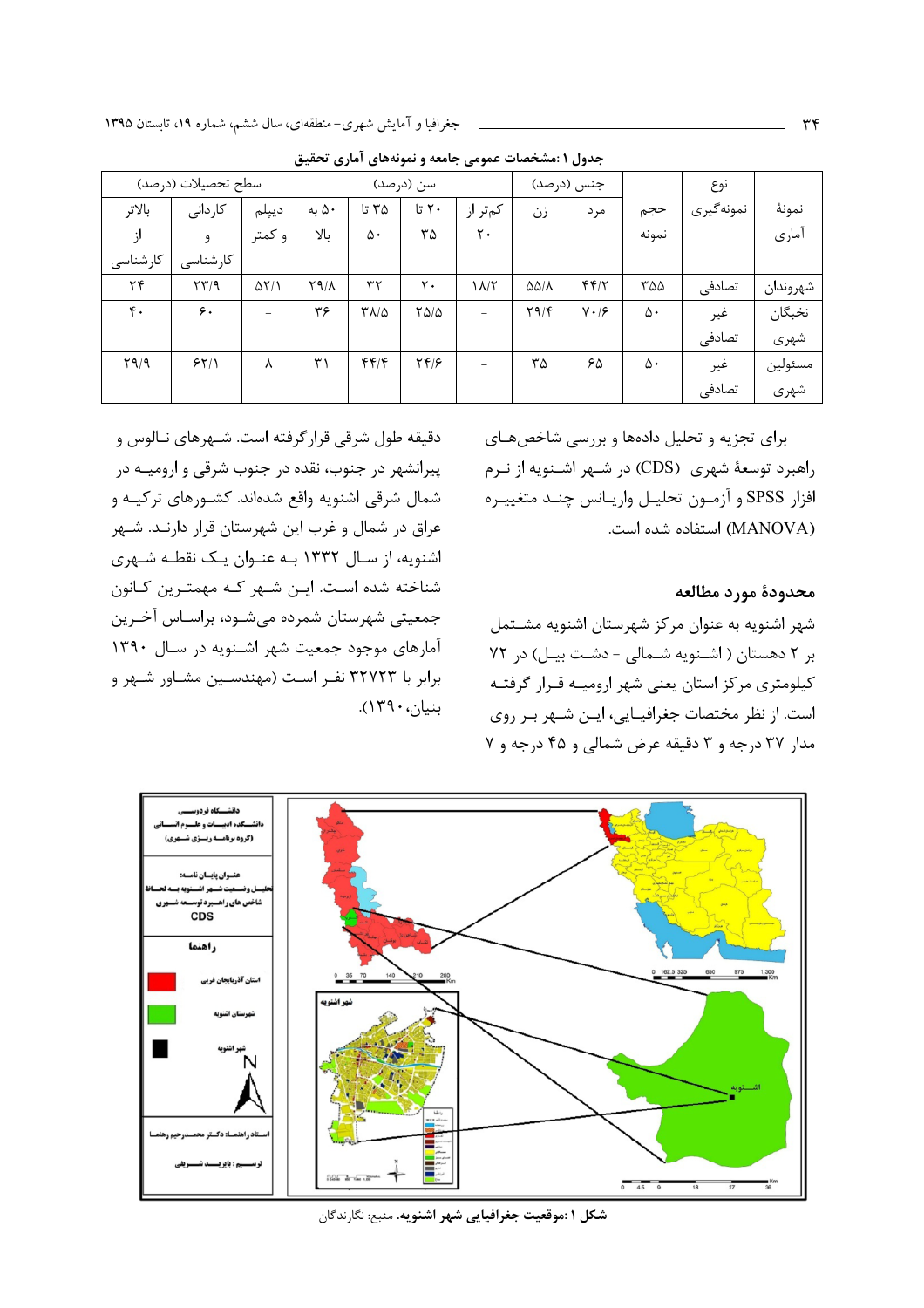تحليل وضعيت شهر اشنويه به لحاظ شاخصهاى راهبرد ....

يافتههاى تحقيق

وضعیت شهر اشنویه به لحاظ شاخصهای CDS برای سنجش وضعیت شـهر بـه لحـاظ شـاخصهـای CDS، پرسشنامههای ارائه شده در پنج طیـف را ابتـدا کدبندی کرده و سپس وارد نرمافزار SPSS گردید کـه كدبندي دادهها به صورت زير بوده است: خیلی کم: امتیاز ۱، کم: امتیاز ۲، متوسط: امتیاز ۳، زياد: امتياز ۴، خيلي زياد: امتياز ۵. پس از این مرحله با استفاده از آزمون تحلیل واریانس چند متغییره (MANOVA) به تجزیه و تحلیل پرداخته شده و سپس با آزمون پس از تجربه توکی (TUKEY) میانگین بین نمونهها مقایسه شده است. که به لحاظ برخورداری شهر اشنویه از شاخصهای CDS نتايج زير حاصل شد.

حكمروايي

میــانگین کلــی حکمروایــی در شــهر اشــنویه از دیــد مسئولان ۲٬۸۴، از دیـد شـهروندان برابـر بـا ۲٬۳۶ و از نظر نخبگان شهری ۲٫۴۱ است. در بـین شـهروندان و نخبگان زیرشاخص مشارکت و قانونی بودن بیشـترین امتیاز را دارا هستند و زیرشاخص شفافیت کمترین امتیاز را به خود گرفته است. در حـالی کـه مسـئولین بالاترین امتیاز را به عامل شفافیت دادهاند. با توجـه بـه پاسخها می توان نتیجه گرفت که به نظـر شـهروندان و نخبگان در اجرای طرحهای شهری شفافیت لازم وجود ندارد و همچنین این دو گروه در صورت فـراهم شـدن شرایط لازم جهت مشارکت در اجرای طرحهای توسـعهٔ شهری در شهر اشنویه آمادگی کاملی را نشان دادهانـد. در حالت کلی میانگین پاسخهای مسئولین بالاتر از میانگین دو گروه دیگر است و دیدگاهای هر سه گـروه از میانگین نظری پرسشنامه (۳) کمتر است.

جدول ۲ :وضعیت شهر اشنویه به لحاظ شاخص حکمروایی شهری

|                                    | ميانگين                        |                         | عاملها      |  |
|------------------------------------|--------------------------------|-------------------------|-------------|--|
| نخبگان                             | شهروندان                       | مسئولين                 |             |  |
| $\mathbf{y}, \mathbf{y}$           | Y, YY                          | ۲,۸۶                    | مشاركت      |  |
| $\mathsf{Y}$ , $\mathsf{\Delta}$ . | $\mathbf{Y}, \cdot \mathbf{A}$ | Y, Y                    | پاسخگويى    |  |
| ۲٫۶۶                               | $\mathbf{y}$                   | ۲٫۶۰                    | قانونى بودن |  |
| 1,90                               | Y, Y                           | ۲,۸۵                    | شفافيت      |  |
| $\mathbf{y},\mathbf{y}$            | 7,79                           | $\uparrow$ , $\uparrow$ | میانگین کل  |  |

بانکی بودن از بعد فناوری (بانکداری الکترونیک) میـانگین کلـی بـانکی بـودن از بُعـد فنـاوری؛ از دیـد مسئولین ۲٫۸۵، از نظـر شــهروندان ۲٫۷۸ و از دیــد نخبگان برابـر بــا ٢٫٧٣ اسـت. بــالاترين امتيــاز از نظـر مسئولین به عامل زیرساختهای ارتباطی و از دیـدگاه شهروندان و نخبگان شهری به زیرساختهـای امنیتـی

داده شده است که با توجه به کم جمعیت بودن شهر و وجود اکثر شعب بانک ها در سطح شـهر ايـن نتيجـه منطقی به نظر میرسد. نظرات هر سه گروه در شاخص در ارتباط با بانکی بودن از بُعد فنـاوری بسـيار بــه هــم نزدیک است و میانگین هر سه گروه از (۳) کمتر است.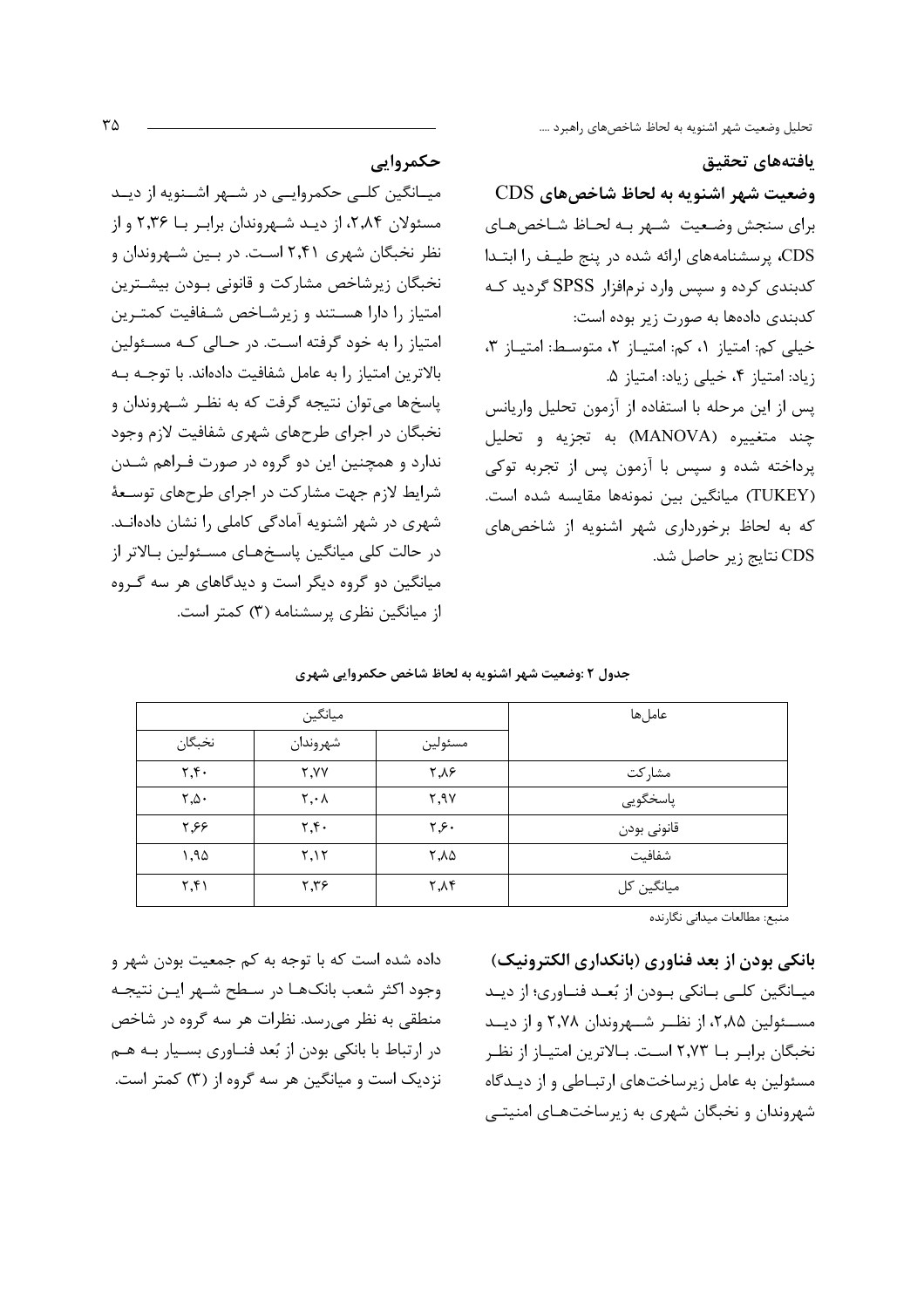|        | ميانگين  |                               | عاملها              |  |  |
|--------|----------|-------------------------------|---------------------|--|--|
| نخبگان | شهروندان | مسئولين                       |                     |  |  |
| Y.YY   | ۶۶۹      | $\mathbf{r} \cdot \mathbf{r}$ | زیر ساختهای ارتباطی |  |  |
| Y.YY   | 7.99     | ۲.۸۸                          | زیر ساختهای مالی    |  |  |
| ۲.۶۵   | ۲٫۶۱     | <b>7.YF</b>                   | زير ساخت آموزشي     |  |  |
| T.1    | ۳.۱۵     | <b>7.14</b>                   | زیر ساخت امنیتی     |  |  |
| Y.YY   | ۲.۷۸     | 7.۸۵                          | میانگین کل          |  |  |

جدول ۳ :وضعیت شهر اشنویه به لحاظ شاخصهای بانکی بودن با رویکرد فناوری

منبع: مطالعات ميداني نگارنده

#### بانکی بودن با رویکرد مالیهٔ شهری

میانگین کل بانکی بودن با رویکرد مالیهٔ شهری از دیـد کارشناسان ۲٬۸۴ است. در حالی که از دید شهروندان و نخبگان با اختلاف نسبتاً زیـادی بـه ترتیـب برابـر بـا ۲٬۱۲ و ۲٬۴۰ است. شاخص قابلیت پذیرش اجتماعی و سیاسی، بالاترین امتیاز را از نگاه کارشناسان برخوردار

است. در حالي كه هر دو گروه شهروندان و نخبگان بـه شـاخص شـفافيت كمتـرين امتيـاز را دادهانـد. در كـل نظرات هر سه گروه از میانگین نظری پرسشنامهها (۳) کمتر است؛ اما دیدگاه مسئولین بیشتر است و به (٣) بسیار نزدیک است.

| عاملها                       |                                  | ميانگين                       |                                                             |
|------------------------------|----------------------------------|-------------------------------|-------------------------------------------------------------|
|                              | مسئولين                          | شهروندان                      | نخبگان                                                      |
| کارایی اقتصادی               | 7,09                             | ۱,۹۹                          | $\mathsf{r}\xspace_{\mathsf{v}\xspace_{\mathsf{v}\xspace}}$ |
| عدالت عمودي و افقي           | $\uparrow$ , $\uparrow \uparrow$ | 1,91                          | $\mathbf{r},\mathbf{v}$ .                                   |
| امکانپذیری در اجرا           | ۲٫۶۸                             | $\lambda$ . $\lambda$ ۶       | $\mathsf{Y}.\Delta$                                         |
| ثبات در آمدی                 | ۶۶۰.                             | 5,15                          | ۶۶۰.                                                        |
| شفافيت                       | ٢٫۶٨                             | $\mathbf{y} \cdot \mathbf{y}$ | ٢                                                           |
| قابلیت پذیرش اجتماعی و سیاسی | ٣,۴٨                             | 5.70                          | $\mathsf{r} \cdot \mathsf{r} \cdot$                         |
| قانونى بودن                  | $\Gamma, \Delta \Gamma$          | $\Upsilon, \Delta \Upsilon$   | $\mathbf{r}.\mathbf{r}$ .                                   |
| میانگین کل                   | $\uparrow$ $\uparrow$ $\uparrow$ | 5,15                          | $\mathbf{r}$ , $\mathbf{r}$ .                               |

جدول ۴ :وضعیت شهر اشنویه به لحاظ شاخص های بانکی بودن با رویکرد مالیهٔ شهری

منبع: مطالعات میدانی نگارنده

## قابل زندگی بودن با رویکرد عینی و ذهنی

میانگین کلی بانکی بودن از نگاه مسئولین ۲٫۶۴ است. از دید شهروندان ۲٫۲۹ و از نظر نخبگان ۲٫۳۵ است. از ديدگاه مسئولين شاخص هاي اقتصادي بالاترين امتيـاز را به خود گرفتهاند. در حالی کـه از نظـر شـهروندان و نخبگان این شاخص دارای کمترین امتیاز است. نقطـهٔ

مشترک هر سه گروه در شاخص قابل زندگی بـودن بـا رویکرد ذهنی است که هر سه گـروه بـه ایـن شـاخص بالاترین امتیاز را دادهاند. از امتیـازات بـه دسـت آمـده مــیتـوان نتیجــه گرفــت کــه شــهر اشــنویه از نظــر پاسخگویان شرایط زندگی با رویکرد ذهنی در آن فـراهم اسـت؛ امـا شـهر از لحـاظ رويكـرد عينــى و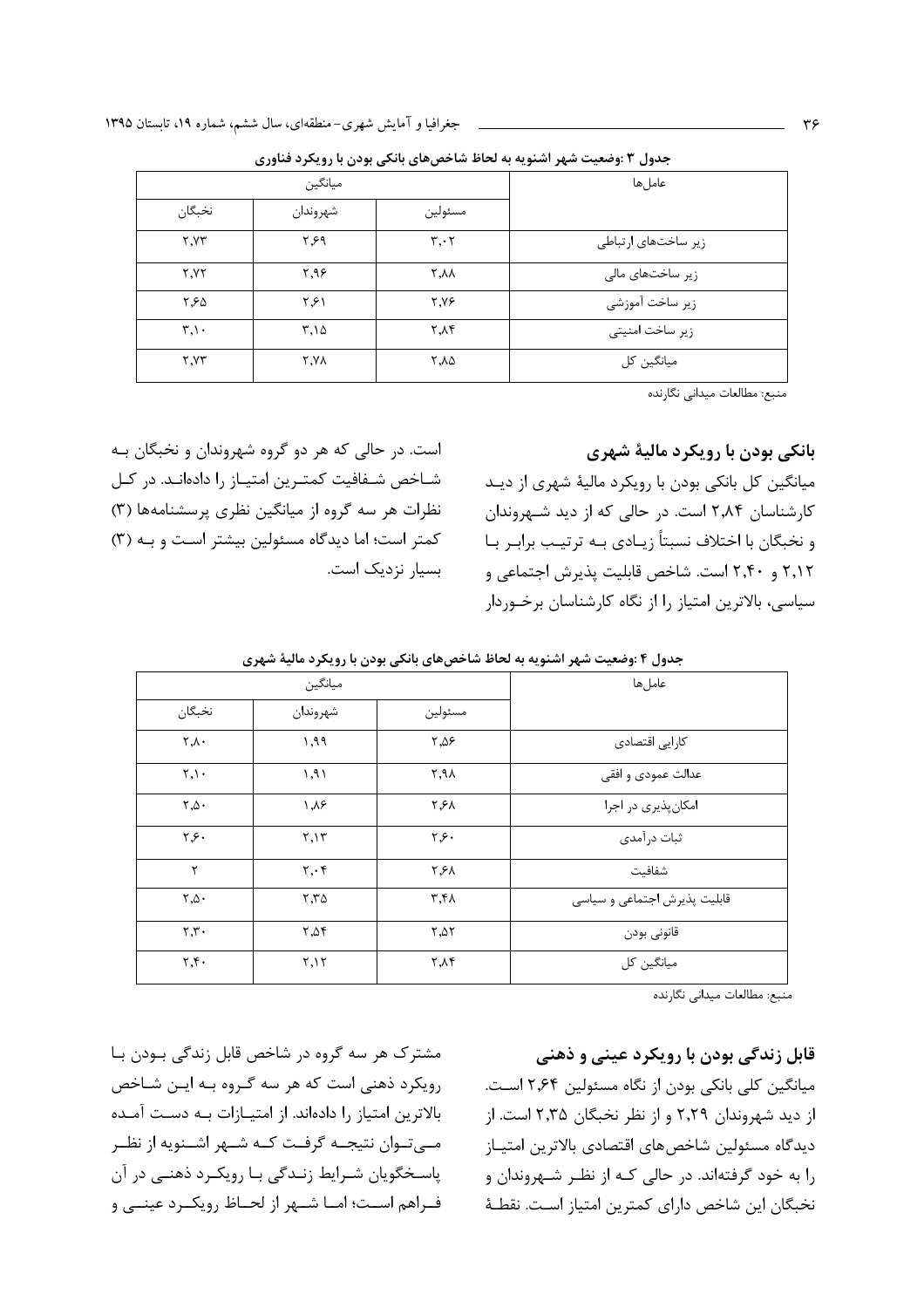تحليل وضعيت شهر اشنويه به لحاظ شاخصهاي راهبرد ....

زیرساختهای لازم با کمبودهایی مواجه است. در ایـن شاخص نیز امتیازی که گروه مسئولین به شاخص قابل

زندگی بودن دادهاند، بالاتر از امتیاز سایر گروههاسـت و میانگین هیچ کدام از گروهها به (۳) نرسیده است.

|                               | سن ٿين رت جي بر-ن ۽ رري-تر- ڪيڪي ر |             |                        |  |
|-------------------------------|------------------------------------|-------------|------------------------|--|
|                               | ميانگين                            |             | عاملها                 |  |
| نخبگان                        | شهروندان                           | مسئولين     |                        |  |
| Y.Y.                          | 1,91                               | <b>Y.YY</b> | شاخصهای اقتصادی        |  |
| $1.9 -$                       | $\mathsf{Y} \cdot \mathsf{Y}$      | ۹۶.۱        | شاخصهای اجتماعی        |  |
| ۲.۱۱                          | $\mathbf{Y} \cdot \mathbf{Y}$      | 7.08        | شاخصهای زیر ساختی      |  |
| Y.Y.                          | 7.27                               | <b>7.YY</b> | چالشهای شهری           |  |
| $\mathbf{r} \cdot \mathbf{r}$ | ۲.۹۳                               | ۲.۶۲        | قابل زندگی بودن (ذهنی) |  |
| 5.70                          | $Y, Y$ ۹                           | ۲٫۶۴        | میانگین کل             |  |

حدول ۵ وضعیت شهر اشنویه به لحاظ شاخص قابل زندگی بودن با رویکرد عینی و ذهنیر

منبع: مطالعات میدانی نگارنده

شاخص رقابت بذيري

میانگین کلی شاخص رقابتپذیری از دیـد کارشناسـان برابر است با ٢,٨٩ و از نگاه شهروندان امتياز ٢,۶٨ به خود گرفته است. از نظر نخبگان شهری ۲٫۳۵ است. به نظر هر سه گروه، شاخص منابع انسانی کمترین امتیـاز

را به دست آورده است. که نشـاندهنـدهٔ آن اسـت کـه گروههای مختلف شهری توان رقابتی شـهر اشـنویه در حد پایینی ارزیابی کردهانـد و شـهر از لحـاظ شـاخص رقابت پذیری در منطقه با کمبودهایی روبرو است.

|        | ميانگين  |                               | عاملها            |
|--------|----------|-------------------------------|-------------------|
| نخبگان | شهروندان | مسئولين                       |                   |
| ۲٫۶۰   | ۲,۶۵     | $\mathbf{r} \cdot \mathbf{v}$ | ظرفیتسازی سازمانی |
| 7,08   | ۲٫۶۰     | 7,9                           | زير ساختها        |
| ۱,۹۵   | Y, YY    | ۲٫۸۱                          | منابع انسانى      |
| ۲,۴۵   | ۲,۶۸     | ۴۸۹                           | میانگین کل        |

جدول ۶ وضعیت شهر اشنویه به لحاظ شاخص رقابتی بودن

منبع: مطالعات ميداني نگارنده

وضعیت کلی شاخصهای CDS در شهر اشنویه از میان نتایج به دست آمده از پرسشنامههای گروههای مختلف شهري (مسئولين، شهروندان، نخبگان) كـه بـا توجه به طيف پنج گزينهاي ليكرت (١- خيلي كـم، ٢-کم، ۳- متوسط، ۴- زیاد، ۵- خیلی زیاد) طراحی شده است؛ از دیـدگاه هـر سـه گـروه شـهری (مسـئولین، شهروندان، نخبگـــان شـــهري) ميـــانگين تمـــامي شاخصهای CDS در شهر اشـنویه از میـانگین نظـری پرسشنامهها که (۳) است، کمتر بوده است. در حالت

کلي نظرات شهروندان و نخبگان شـهري در ارتبــاط بــا شاخصهای CDS در شهر اشنویه بسیار به هم نزدیک است و وضعیت شاخصها را در شـهر چنـدان مناسـب توصیف نکردهاند؛ اما در نظرات این دو گروه در مقایسه با مسئولين شهري اختلاف نسبي ديده مي شود. ديدگاه مسئولین شهری در ارتباط با شاخصها در شهر اشنویه به حد متوسط (۳) بسیار نزدیک است و تقریباً میتوان گفت از نظر مسئولین وضعیت شـاخصهـای CDS در شهر اشنویه در حد متوسط است.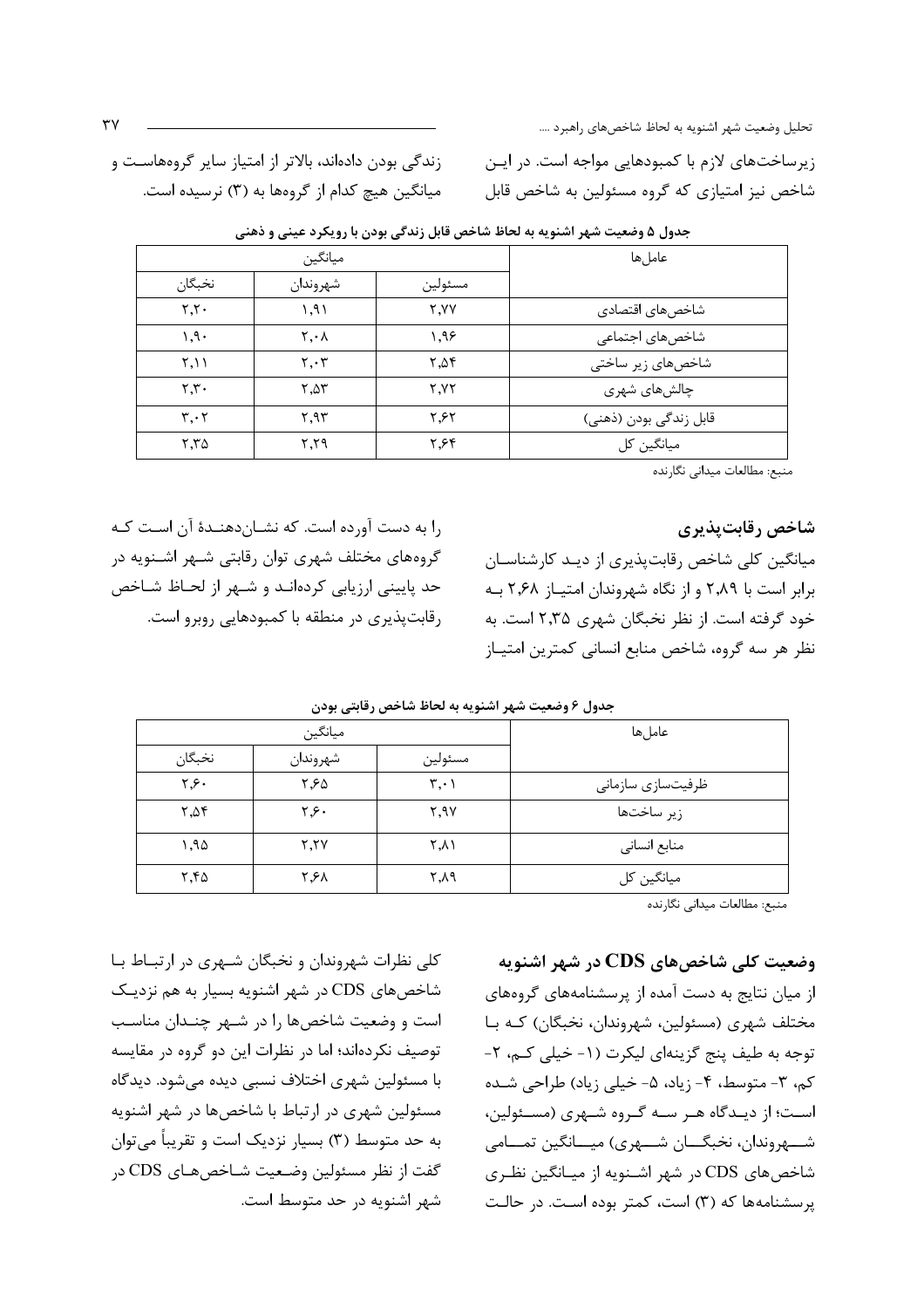

نمودار ۱: وضعیت شاخصهای CDS در شهر اشنویه از دیدگاه گروههای مختلف شهری

لحاظ شاخص های CDS در شهر اشنویه تفاوت معناداري وجود ندارد، از آزمون تحليل واريانس چند متغییره (MANOVA) استفاده شده است که نتایج آن در قالب جدول ۷ و ۸ آمده است. تحلیل شاخصهای CDS با استفاده از آزمون تحليل واريانس چند متغييره (MANOVA) برای بررسی این فرضیه که بین دیدگاههای گروههای مختلف شهري (مسئولين، شهروندان، نخبگان) از

جدول ٧ نتايج تحليل واريانس چند متغيره

| سطح معناداری                            | df خطا     | df فرضيه | $^{\tiny{++}}$<br>معدا | متعبرها |
|-----------------------------------------|------------|----------|------------------------|---------|
| $\bullet$ $\bullet$ $\bullet$ $\bullet$ | <b>cca</b> |          |                        | د ۵۵ ها |

منبع: محاسبات نگارنده

 $F_{(2.452)} = 16/31, p=$ لحاظ شاخص های حکمرانی ( F  $F_{(2, 452)}$ )، بانکی بـودن بـا رویکـرد مالیــه ( $\left(0/000\right)$  $F_{(2, 452)}$ رقـابتي بـودن (  $F_{(2, 452)}$ , وقـابتي بـودن (  $p = 0/000$  $F_{(2.452)}$ ، قابل زیست بودن ( $7/03$ , p= 0) تفاوت معناداری وجود دارد و فقـط (9/07, p=  $0/00$ در شاخص بانکی بودن با رویکرد فناوری بین گروههای مختلف شهری تفاوت معناداری وجود ندارد.

همانطور که در جدول بالا ملاحظـه مــ شـود، نتـايج  $F_{(5,.)}$  آزمون پیلای تریس برابر ۰/۲۰ معنے دار است که نشــان مــی،دهــد مــی،تــوان (449–449) که نشــان مــی،دهــد مــی،تــوان فرضیهٔ مشابه بودن میـانگینهـای جامعـه بـر اسـاس متغیرهای وابسته برای گروههای مختلف را رد کرد. در ادامــه نتــايج آزمــون تحليــل واريــانس چنــد متغيــره (MANOVA) نشان داد که بین گروههای مختلـف از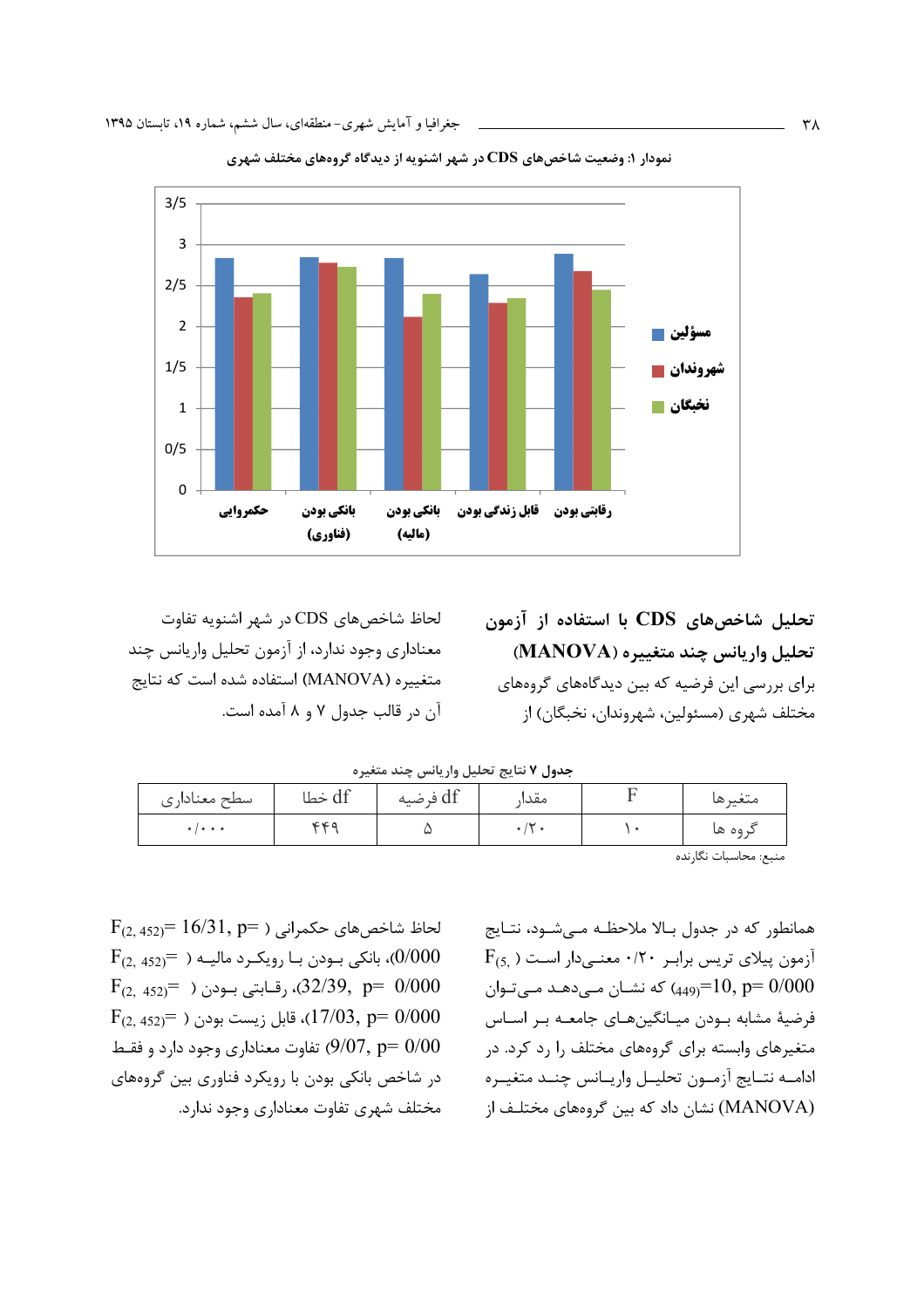تحلیل وضعیت شهر اشنویه به لحاظ شاخصهای راهبرد ….

| منبع     | متغيرهاي وابسته             | مجموع                     | درجه  | ميانگين           | 5 مقدار                  | معناداري       |
|----------|-----------------------------|---------------------------|-------|-------------------|--------------------------|----------------|
|          |                             | مجذورات                   | آزادی | مجذورات           |                          |                |
|          | حكمرانى                     | $1 - (-1)$                | ۲     | $\Delta$ /        | 18/٣١٨                   | $\cdot/\cdots$ |
|          | بانکی بودن با رویکرد فناوری | $\cdot$ /٣٨٧              | ٢     | $\cdot$ /19٣      | $\cdot$ / $\vee\vee\vee$ | $\cdot$ /۴۷۹   |
| گروههای  | بانکی بودن با رویکرد مالی   | $YF/F\Delta$              | ٢     | 17/770            | TT/T99                   | $\cdot/\cdots$ |
| شهري     | قابل زيست بودن              | $\Delta/\Delta$ .9        | ٢     | $Y/Y\Delta\Delta$ | $1V/\cdot Y$             | $\cdot/\cdots$ |
|          | رقابتي بودن                 | $F/97\lambda$             | ٢     | 2/464             | 9/11                     | $\cdot/\cdots$ |
|          | حكمرانى                     | 151/708                   | 451   | $\cdot$ /۳۰۷      |                          |                |
|          | بانکی بودن با رویکرد فناوری | 111/007                   | ۴۵٢   | .1787             |                          |                |
|          | بانکی بودن با رویکرد مالی   | $1V \cdot \Delta V \cdot$ | 451   | $\cdot$ /٣٧٧      |                          |                |
| خطا      | قابل زيست بودن              | $YY/\cdot Y5$             | 451   | 1162              |                          |                |
|          | رقابتي بودن                 | 127/879                   | 451   | $\cdot$ /٢٧١      |                          |                |
|          | حكمرانى                     | 181/770                   | 456   |                   |                          |                |
| كل اصلاح | بانکی بودن با رویکرد فناوری | 111/94.                   | 456   |                   |                          |                |
| شده      | بانکی بودن با رویکرد مالی   | 190/·7·                   | 456   |                   |                          |                |
|          | قابل زيست بودن              | <b>VA/444</b>             | ۴۵۴   |                   |                          |                |
|          | رقابتي بودن                 | 1271088                   | ۴۵۴   |                   |                          |                |

جدول ۸ نتایج آزمون تحلیل واریانس چند متغیره بر اساس گروههای شهری در شاخصهای CDS

منبع: محاسبات نگارنده

در ادامه برای اینکه مشخص شود که بین کدام یک از مسلس استفاده شد که نتایج آن در قالب جدول (۹) آمده گروههای مختلف تفاوت معناداری از لحاظ شاخصهای ماست. CDS وجود دارد، از آزمون تعقيبي توكي (TUKEY)

| جدوں ٦ : ارمون تعقیبی نو نی مقایسہھای چند ناته (منعیرهای وابسته) |          |         |                     |                             |                             |                      |                                   |  |
|------------------------------------------------------------------|----------|---------|---------------------|-----------------------------|-----------------------------|----------------------|-----------------------------------|--|
|                                                                  | گروهها   |         | اختلاف              | خطاي                        | سطح                         | فاصله اطمينان ۹۵     |                                   |  |
|                                                                  |          |         | ميانگين             | استاندار د                  | معناداري                    | در صد                |                                   |  |
|                                                                  |          |         |                     |                             |                             | پايين                | بالاترين                          |  |
| حكمروايي                                                         | شهروندان | مسئولين | $-\cdot$ /۴۷۸۰      | .1.1499                     | $\cdot$ / $\cdots$          | -016748              | $-17$<br>$\Lambda$                |  |
|                                                                  | شهروندان | نخبگان  | $-1.664$            | .1.1499                     | $\cdot$ /129                | $-1760V$             | $\cdot$ /1479                     |  |
|                                                                  | نخبگان   | مسئولين | $-1$ $F$ $T$ ۹۱     | $\cdot$ /11 $\cdot$ ۸1      | $\cdot/\cdots$              | $-1909$              | -01685                            |  |
| <del>بانک</del> ی بودن با رویکرد فناوری                          | شهروندان | مسئولين | $-1.44$             | .1.44479                    | .1099                       | $-170V$              | .11.5A                            |  |
|                                                                  | شهروندان | نخبگان  | .1.994              | .1.9999                     | $\cdot/\lambda$ 18          | $-11407$             | .177AB                            |  |
|                                                                  | نخبگان   | سئولين  | $-\cdot/171\lambda$ | $+11.797$                   | .189.                       | $-14984$             | $\cdot$ /119 $\cdot$              |  |
| بانکی بودن با رویکرد مالیه                                       | شهروندان | مسئولين | $-1$ $V$ $YY$       | .1.9719                     | $\cdot/\cdots$              | $-\cdot/9$ ۴۰۸       | $-10.699$                         |  |
|                                                                  | شهروندان | نخبگان  | $-17499$            | .49749                      | $\cdot/\cdot\cdot$ $\wedge$ | $-169$               | $-\cdot/\cdot\Delta\Lambda V$     |  |
|                                                                  | نخبگان   | مسئولين | $-1$ $FPAV$         | .117719                     | $\cdot$ / $\cdot\cdot$      | $-10005$             | $-11891$                          |  |
| قابل زندگی بودن                                                  | شهروندان | مسئولين | $-17091$            | .1.5.99                     | $\cdot$ / $\cdots$          | $-16999$             | $-\cdot/7$ 117                    |  |
|                                                                  | شهروندان | نخبگان  | $-1.571$            | .1.5.99                     | .1884                       | $-17.99$             | $\cdot/\cdot \wedge \cdot \wedge$ |  |
|                                                                  | نخبگان   | مسئولين | $-1595$             | $\cdot/\cdot \wedge\cdot f$ | $\cdot$ / $\cdot\cdot$      | $-\cdot$ /۴۸۱۱       | $-11.79$                          |  |
| رقابتی بودن                                                      | شهروندان | مسئولين | $-17171$            | .1.925A                     | $\cdot/\cdot7$              | $-14447$             | $-\cdot/\cdot \mathsf{YV}$        |  |
|                                                                  | شهروندان | نخبگان  | $\cdot$ /٢٣١۵       | .1.415A                     | $\cdot/\cdot$ ).            | .1.990               | .18180                            |  |
|                                                                  | نخبگان   | مسئولين | $-\cdot$ /۴۴۳۶      | $\cdot$ /1.418              | $\cdot/\cdots$              | $-19\lambda\lambda9$ | $-1/19AV$                         |  |

حدما فبأنوس تعقب توكى وقايسههام حندگانه (وتغيرهام واسته)

منبع: محاسبات نگارنده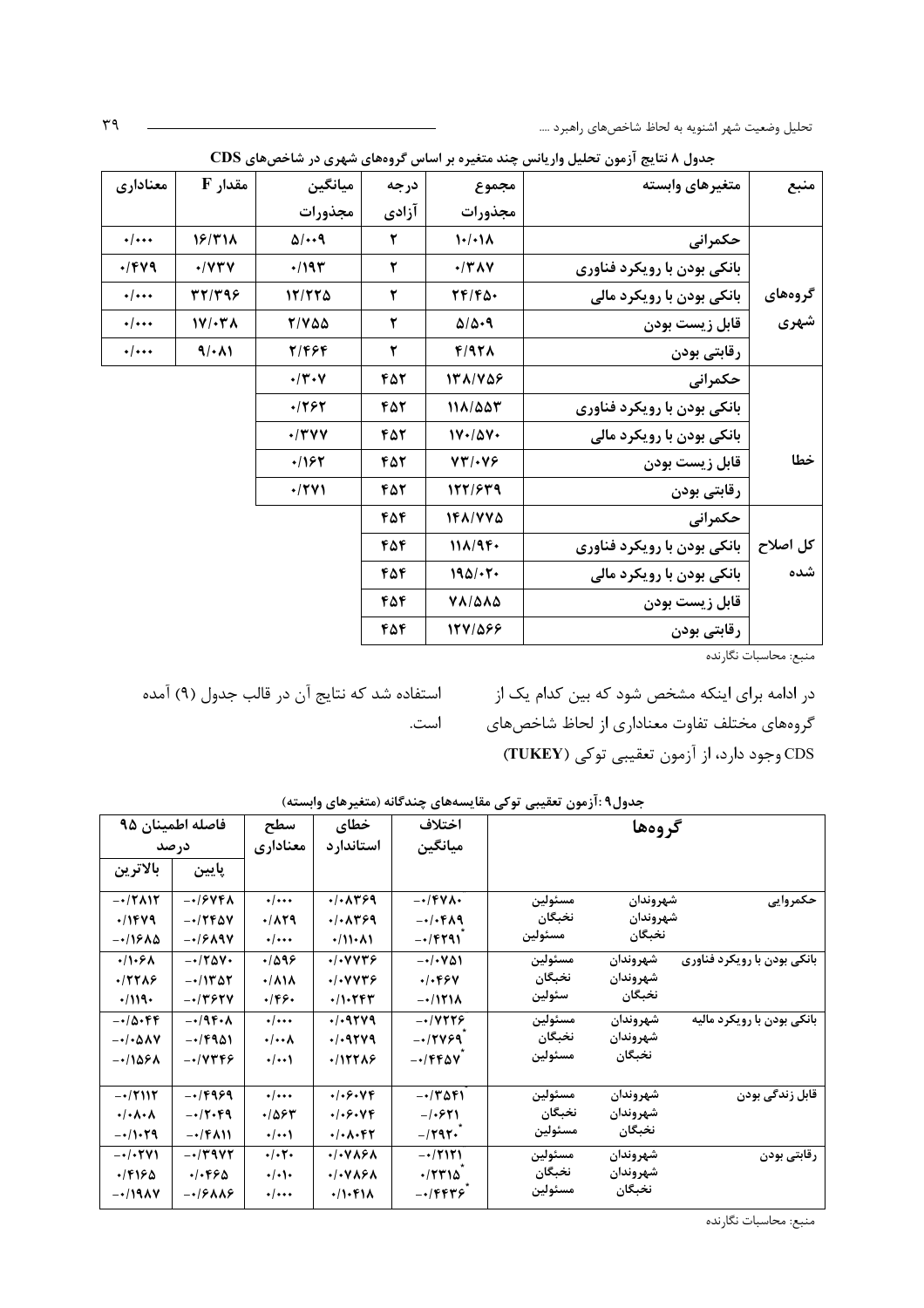همانطور کـه در جـدول بـالا ملاحظـه مـىشـود؛ بـين شــهروندان و مســئولين (2000–0 $\rm d$ – -0/47  $\rm d$ ) و  $d = -0/42$ , p=0/000) بين نخبگان و مسئولين لحاظ شاخص حكمروايي تفاوت معنـاداري وجـود دارد که با مراجعه بـه جـدول میـانگینهـا مـی تـوان گفـت میانگین حکمروایی مسئولین بیشتر از دو گـروه دیگـر است. از لحاظ شاخص بانکی بودن با رویکرد مالیه بـین  $d= -0/72, 0$ ) گروههای شــهروندان و مســئولین (  $d= -0/27$ , شهروندان و نخبگــان (  $-0/27$ , p=0 $\ell$ 000  $d= -0/44$ , و نخبگــان و مســئولين (  $-0/44$ -  $p=0/008$ تفاوت معناداری وجود دارد که با مراجعـه (p=0/001 به جدول میانگینها می توان گفت میانگین بانکی بودن با رویکرد مالیهٔ مسئولین بیشتر از دو گروه دیگر است. از لحاظ شاخص قابـل زنـدگی بـودن بـين گـروههـای شهروندان و مسئولين (2000–  $d = -0/35$ , p=0) و  $d= -0/29, 0$ ) گروههای نخبگــان و مســئولین تفاوت معناداری وجود دارد که با مراجعـه (p=0/001 به جدول ميانگينهـا مـيتـوان گفـت، ميـانگين قابـل زندگی بودن مسئولین بیشتر از دو گـروه دیگـر اسـت، همچنــين از لحــاظ شــاخص رقــابتي بــودن نيــز بــين  $d= -0/21$ , گروههای شـهروندان و مسـئولین (  $d= -1$  $d= -0/23$ , شـــهروندان و نخبگــان (  $-0/23$ -  $p=0/020$  $d=$  (p=0/010) و گروههای نخبگـان و مسـئولین (-  $d=$ تفاوت معناداری وجود دارد که با $(0/44, p=0/000)$ مراجعه به جدول میانگینها مےتوان گفت میـانگین رقابتی بودن مسئولین بیشتر از دو گروه دیگر است.

## نتىجەگىرى

امـروزه برنامــهريــزان شــهري بــه نگرشــي جديــد در برنامهریزی شهری دست یافتهاند کـه براسـاس آن برنامهریزی برای هر شهر را بـا توجـه بـه ویژگـیهـای همان شهر و منطقه پیرامون آن انجـام مـیدهنــد و در واقع از اعمال الگوهای خاص و قطعی پرهیز مـی کننــد. این نگرش نوین همان استراتژی توسعهٔ شـهری اسـت كه بحث اصلى آن اين است كه مداخلات استراتژيك اجتماعات عمومي مـردم، بخـش خصوصـى و جامعـهٔ مدنی در وقت و مکان مناسب، مسیر توسعهٔ شـهرها را

تغییر دهند. براساس تعریـف بانـک جهـانی و سـازمان ائتلاف شهرها، استراتژی توسعهٔ شهری دارای چهار شاخص اصلي است. ما در اين پــژوهش وضـعيت شــهر اشنویه نسبت بـه چهـار شـاخص مـوردنظر از دیـدگاه گروههای مختلف شهری بررسی کـردیم. نتـایج نشـان می دهـد: میـانگین کلـی شـاخصهـای CDS در شـهر اشنویه از دیدگاه مسئولین برابر با ۲/۸۰ و از دیدگاه هر دو گروه شـهروندان و نخبگــان شــهری برابـر بــا ۲/۴۶ است. در حالـت كلــي، نظــرات شــهروندان و نخبگــان شهری در ارتباط با شاخصهای CDS در شهر اشـنویه بسیار به هم نزدیک است و وضعیت شـاخصهـا را در شهر چندان مناسب توصیف نکردهاند. در حالی که بین نظرات این دو گـروه در مقایسـه بـا مسـئولین شـهری اخـتلاف نسـبي ديـده مـيشـود و مسـئولين شـهري وضعیت شاخص های CDS را در شـهر اشـنویه نزدیـک به حد متوسط ارزیابی کردهانـد. از دیـدگاه مسـئولین، میانگین تمامی شاخصهای CDS در شهر اشـنویه بـه میانگین نظری پرسشـنامههـا کـه ۳ مـی باشـد، بسـیار نزدیک است. همچنین نتایج حاصل از آزمون مانوآ نیـز نشان میدهد که بین نظرات گروههای مختلف شـهری به لحاظ شاخصهاي CDS تفاوت معناداري وجود دارد و فقـط در شـاخص بـانکی بـودن بـا رویکـرد فنـاوری اطلاعات است که بین میانگین نظرات گروههـا تفـاوتی ديده نمي شود، در حالي كه در سـاير شـاخصهـا بـين دیـدگاههـای گـروههـا نسـبت بـه شـاخصهـا تفـاوت معناداری وجود دارد. می توان نتیجه گرفت که در وضع موجود شهر اشنويه بـه لحـاظ شـاخصهـاى CDS در وضعیت مطلوبی قرار ندارد. بـرای اجـرای شـدن طـرح راهبرد توسعهٔ شهری (CDS) در شهر اشـنویه بایـد بـا یک دیبدگاه مشبارکتی وضعیت شبهر را ببه لحباظ شاخصهای مورد نظر بالا برد. تا شهر بتواند با رویک رد راهبرد توسعهٔ شهری به توسعهای پایدار دست یابـد و تا زمانی که وضعیت شاخصهای CDS در شهر اشنویه بهبود پیدا نکند، هر برنامه و استراتژیی که اتخاذ شـود، بیفایده است و شهر نمی تواند با رویکرد راهبرد توسعهٔ شهری، برای دستیابی به توسعه در آینده گام بردارد.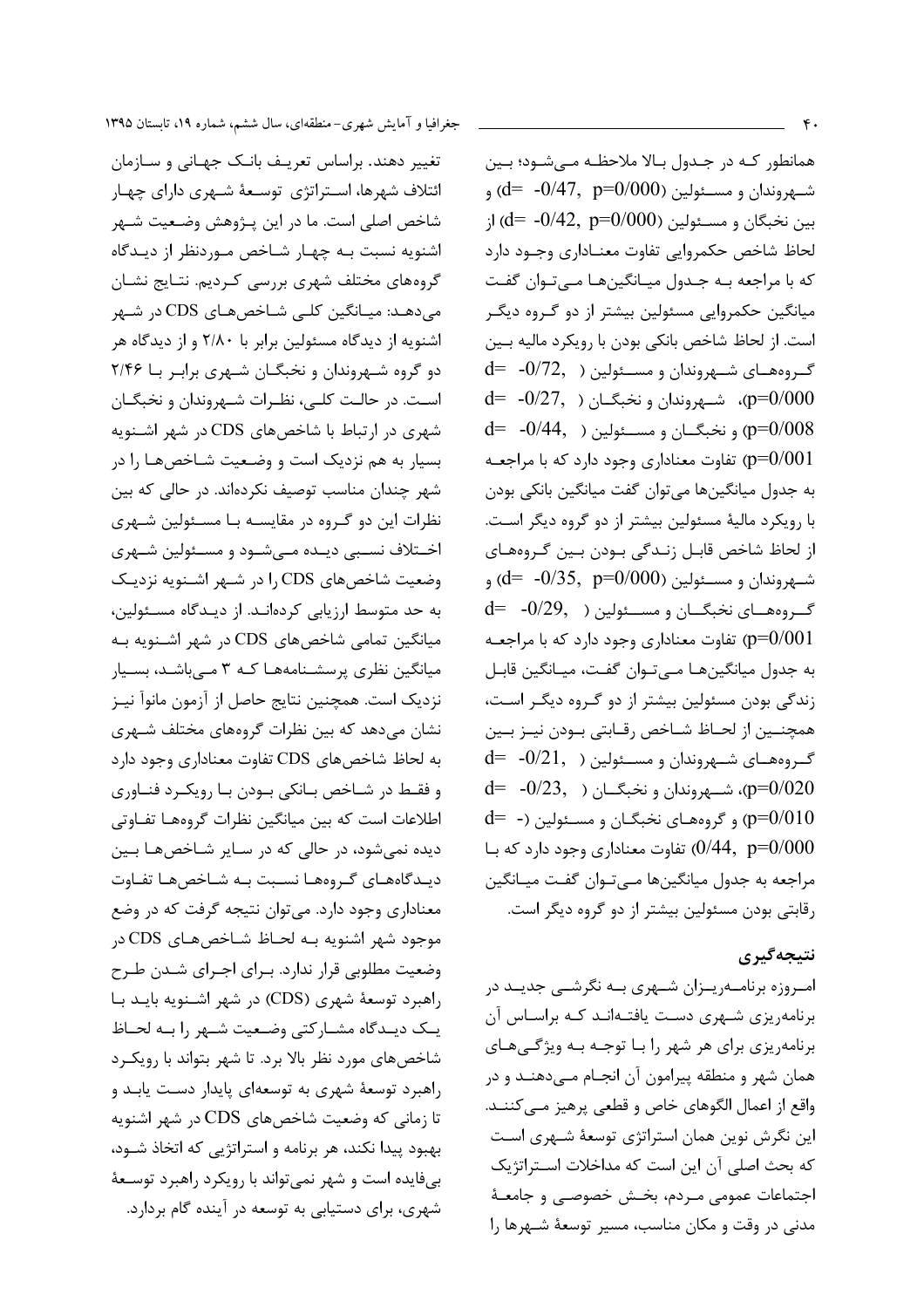تحلیل وضعیت شهر اشنویه به لحاظ شاخصهای راهبرد ….

#### منابع

- اسدی، روح الله (۱۳۸۸). تحلیل جایگـاه حکمروایـی شـهری در شهر مشهد با مدل SOWT. پایان نامه کارشناسـی ارشـد جغرافیا و برنامهریزی شهری، دانشگاه فردوسی مشهد.
- اشرفی، یوسف (۱۳۸۸). CDS رویکردی جدید در برنامـهریـزی شهری در رویکرد تحلیلی، فصلنامهٔ مدیریت شهری، شـماره ٢٣، بهار ١٣٨٨، صص ١٨۶-١٤٩
- بهزادفر، مصطفى (١٣٨٢). ضرورت و موانع ايجاد شهر هوشـمند در ایران، نشریهٔ هنرهای زیبا، شماره ۱۵ صص ۱۵-۲۷
- يوراحمد، احمد؛حاتمي نــرَّاد، حســين؛ حســيني، هــادي (١٣٨۵). آسیبشناسی طرحهای توسعهٔ شهری در کشور، مجله يـــــژوهش&ـــــاي جغرافيـــــاي، شـــــماره ۵۸، زمســـــتان ۱۳۸۵،صص ۱۸۰–۱۶۷.
- تقوايي، مسعود؛ نادري، بهنام؛ دهقاني، يداله (١٣٨۵). تحليلي بر برنامهریزی استراتژی توسعهٔ شهری، نشـریهٔ انجمـن راه و ساختمان ایران بنا، شماره ٢٩-٣٠صص ٣٣-١۶.
- جعفری، وحید (۱۳۸۹). بررسی و تحلیل استراتژیهای توسعهٔ شهری چناران با رویکرد راهبرد توسعهٔ شهری CDS، پایان نامه کارشناسی ارشد جغرافیا و برنامهریزی شهری، دانشگاه فردوسے مشهد.
- حافظنیا، محمدرضا (۱۳۹۰). مقدمهای بر روش تحقیق در علـوم انسانی، چاپ دهم، انتشارات سمت.
- خلیل آبادی، حسن (١٣٩٠). استراتژی توسعهٔ شـهری، انتشـارات مەكامە، تهران، ١٣٩٠.
- رهنما، محمـدرحيم؛ غـلامزادهخـادر، مرتضـى؛ جعفـرى، وحيـد (۱۳۹۱). تحلیل جایگاه شاخصهای راهبرد توسعهٔ شهری در شهر چناران، نشريهٔ تحقيقات كاربردي علوم جغرافيايي، سال دوازدهم، شماره ۲۶، پاییز ۱۳۹۱، صص۱۲۵–۱۰۷.
- رهنما، محمدر حیم (۱۳۸۸). استراتژی توسعهٔ شـهری چیسـت؟ جزوهٔ درسی جغرافیا و برنامهریزی شهری، دانشگاه فردوسی مشهد.
- سلیمی، محمود (۱۳۸۷). برنامهریزی استراتژیک توسعهٔ شهر بانه با استفاده از مـدل SOWT، پایـاننامـه کارشناسـی ارشـد جغرافیا و برنامهریزی شهری، دانشگاه فردوسی مشهد.
- شريف;اده، فتاح؛ قلي يور، رحمت الله (١٣٨٢). حكمراني خــوب و نقش دولت، فرهنگ مديريت، سال اول، شماره ۴.
- صبابري، حمينه؛ ضبرابي، اصبغر؛ محميدي، جميال (١٣٩١). اولویتبندی استراتژیهای توسعهٔ شهری (CDS) با استفاده

از فرایند تحلیل سلسله مراتبـی (AHP)، مطالعـه مـوردی: اصفهان، فصلنامهٔ فضای جغرافیایی، سـال دوازدهـم، شـماره ۳۹، پاییز ۱۳۹۱، صص۷۵–۵۹.

- صرافي، مظفـر (١٣٧٩). مفهـوم، مبـاني و چـالشهـاي توسـعهٔ استراتژیک، انتشارات سازمان شهرداریها، شماره۲.
- صرافي، مظفر (١٣٨٠). بنيادهاي توسعة پايدار كلانشهر تهران، همايش توسعه پايدار تهران، ١٣٨٠.
- ضرابي، اصغر؛ صابري، حميد (١٣٨٩). راهنماي استراتژي توسعهٔ شهری بهبود عملکرد شهر، انتشارات دانشگاه اصفهان.
- كاردار، سعيد؛ رحماني، محمد (١٣٨٨). طرح اسـتراتژي توسـعهٔ شهری (CDS)؛ رویکردی راهبـردی و نـوین در مـدیریت، طراحی و برنامهریزی شهری، فصلنامهٔ راهبرد، سال هجدهم، شماره ۵۲. مص ۱۹۹-۱۸۳.
- کهزادی، نوروز (۱۳۷۹). گذری از بانکداری سنتی بـه بانکـداری الكترونيك: بانك توسعةً صادرات ايران، تيرماه ١٣٧٩.
- کـوکبی، افشـین. (۱۳۸۶). معیارهـای ارزیـابی کیفیـت زنـدگی شهری در مراکز شهری، نشریه هویت، شماره ۱، ص۷۵-۸۶ .
- گلکار، کــورش؛ آزادي، جــلال (١٣٨٣). راهبــرد توســعهٔ شــهري (CDS) چیست؟ نشریهٔ شهرنگار، شماره۳۰،صص۴۰–۵۹.
- مرادی مسیحی، واراز (۱۳۸۴). برنامهریزی استراتژیک و کـاربرد آن در شهرسازی ایران، انتشـارات پـردازش و برنامـهریـزی شهر ی.
- مهدی;اده، جواد (۱۳۸۵). برنامه٫یزی ٫اهبردی توسـعهٔ شـهری تجربیـات جهـاني و جايگـاه آن در ايـران، وزارت مسـكن و شهرسازي، تهران: چاپ دوم.
- مهندسین مشاور شهر و بنیان (۱۳۹۰). طرح جامع شهر اشنویه، وزارت راه و شهرسازی.
- Bryson, John (1995), "Strategic planning for public and nonprofit organizations", San Francisco: Josses-Bass.
- "CDS In China: A Manual" (2004), www.cities allianc.org.
- "City Development Strategy Hyderabad", (2004), United Nations Human Settlement programme (Un-HABITAT).
- Cities Alliance (2007), " Annual Report, Cities Alliance", Washington D. C., USA.